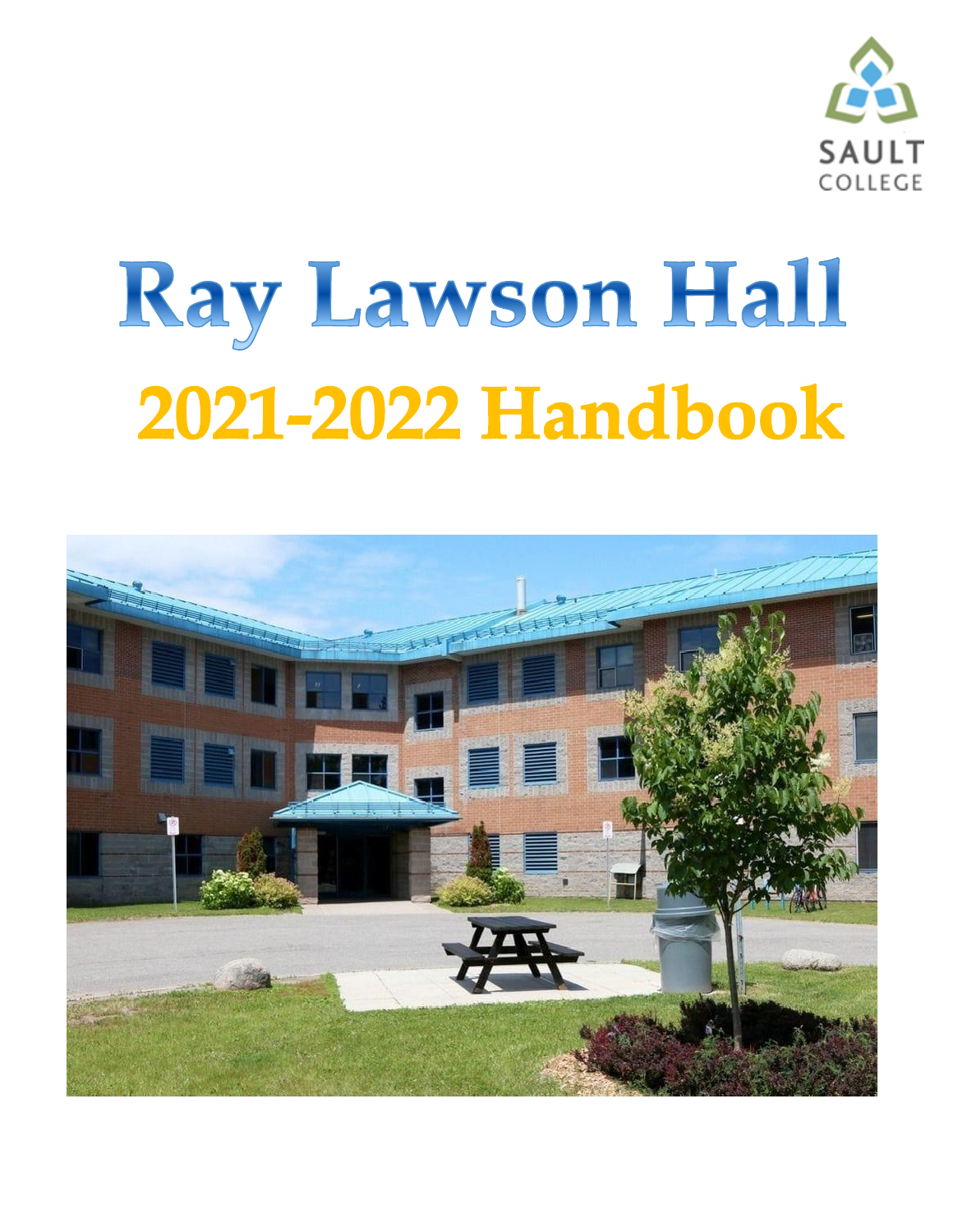## **TABLE OF CONTENTS**

\*\*\*Residence Reserves the right to amend this document as the need arises. Students will be informed in writing when such changes occur.\*\*\*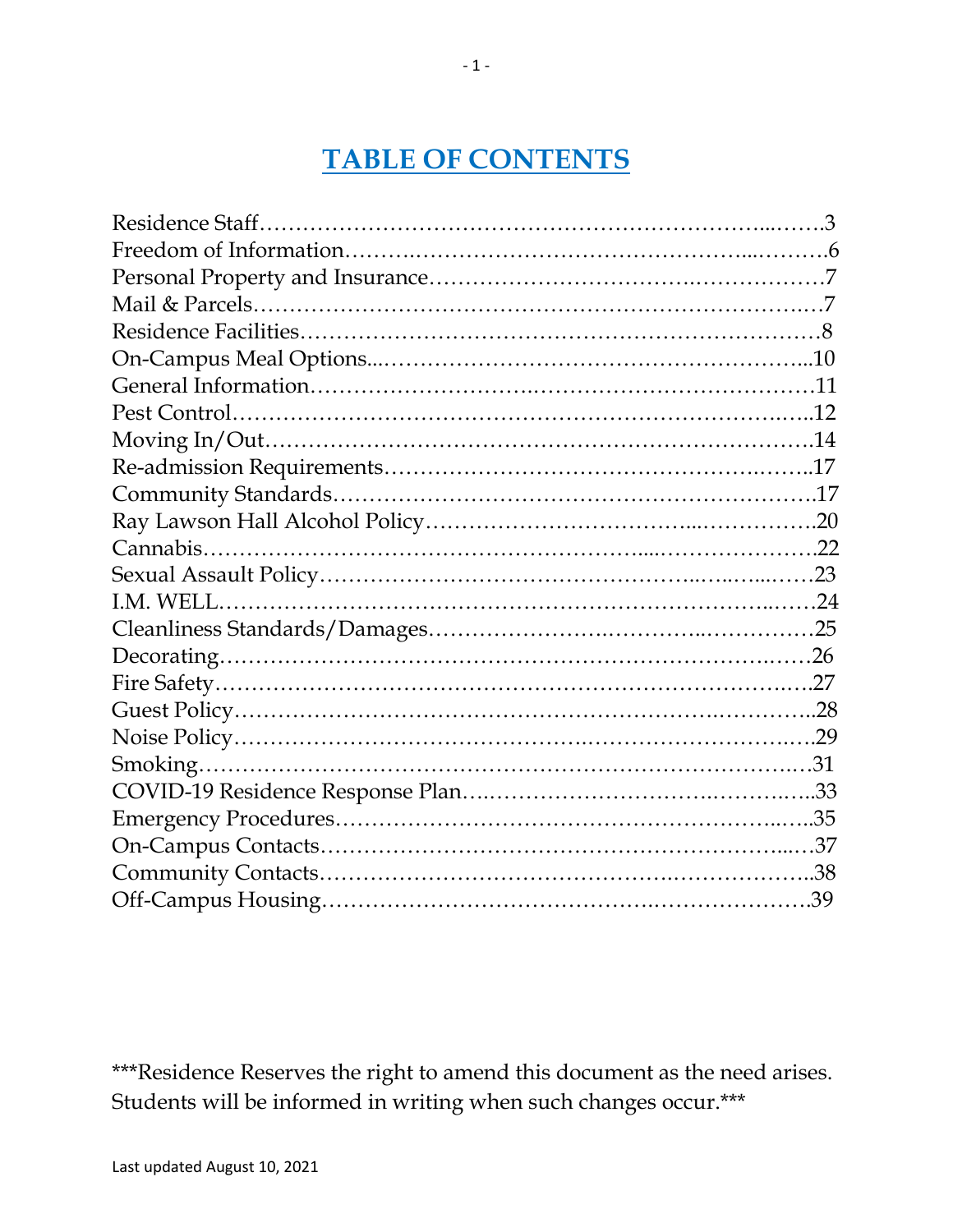

## **The residence address is: Your Name Ray Lawson Hall: Room #\_\_\_\_\_\_\_\_ 443 Northern Ave Sault Ste. Marie, ON P6B 4J3**

Last updated August 10, 2021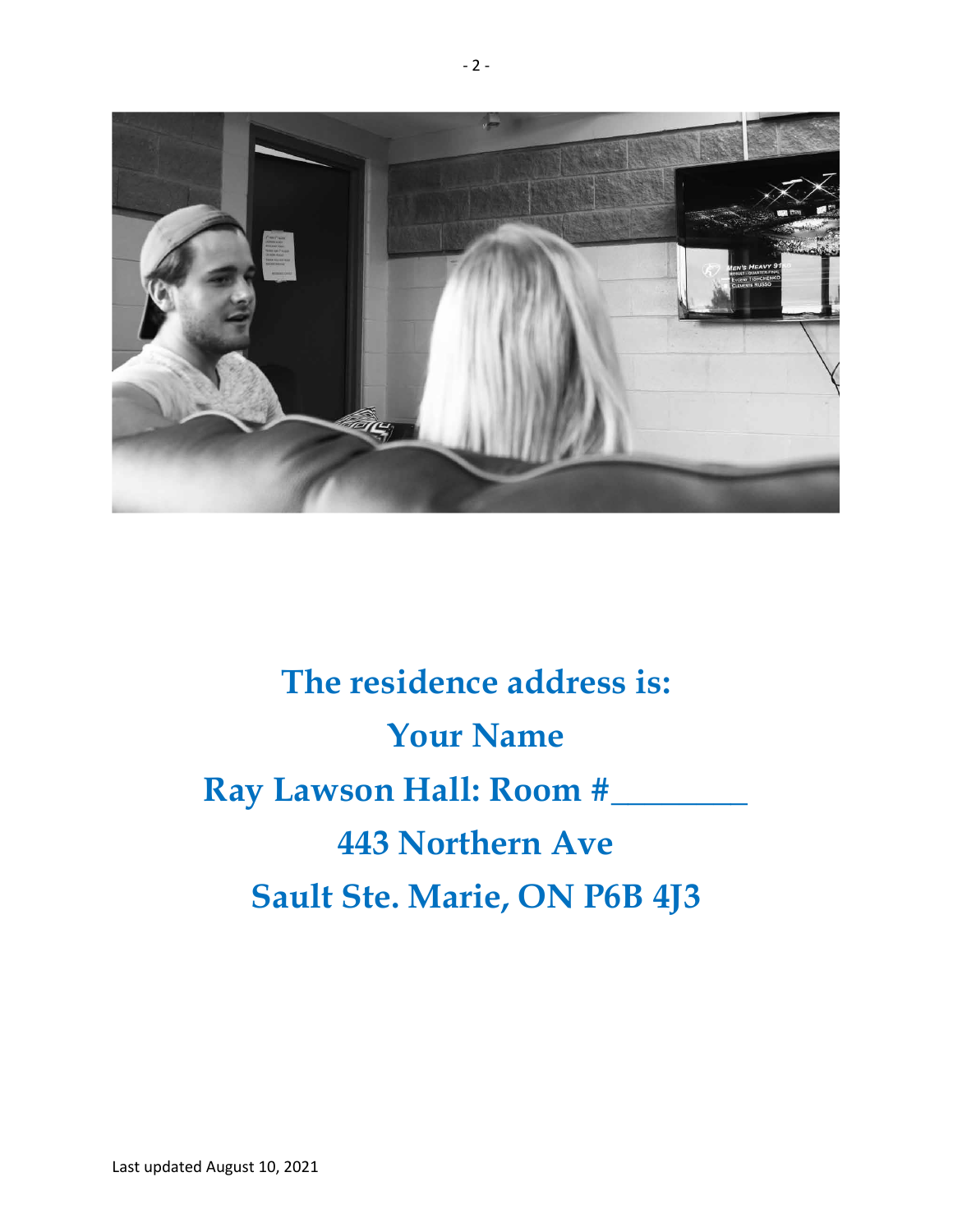## **RESIDENCE STAFF**

The Residence Office is open from:

Monday to Friday 8:30am-4:30pm.

E-mail: [housing@saultcollege.ca](mailto:housing@saultcollege.ca) Phone: 705-759-2554 ext. 2684

## **RESIDENCE COORDINATOR**

The Residence coordinator assists students with any housing concerns they may have, processes Residence payments, and coordinates the admission process. The Residence Coordinator is a frontline resource that will refer students to campus and community services for their personal, financial, or academic needs. The Residence Coordinator is located in the residence office.

## **RESIDENCE LIFE COORDINATOR**

The Residence Life Coordinator (RLC) provides additional support services for students, and is on call for after hour emergency situations. The RLC lives in the first floor apartment to provide additional support to students and staff.

## **MANAGER, HOUSING SERVICES**

The Manager provides direction and support to the Residence Department staff related to residence operations and the student experience. The Manager can refer students to campus services for their personal, financial, or academic needs. The Manager is also responsible for ensuring community standards are adhered to, is available to answer questions or address concerns, and is on call for emergency situations afterhours. Appointments with the Manager can be made through the Residence Office.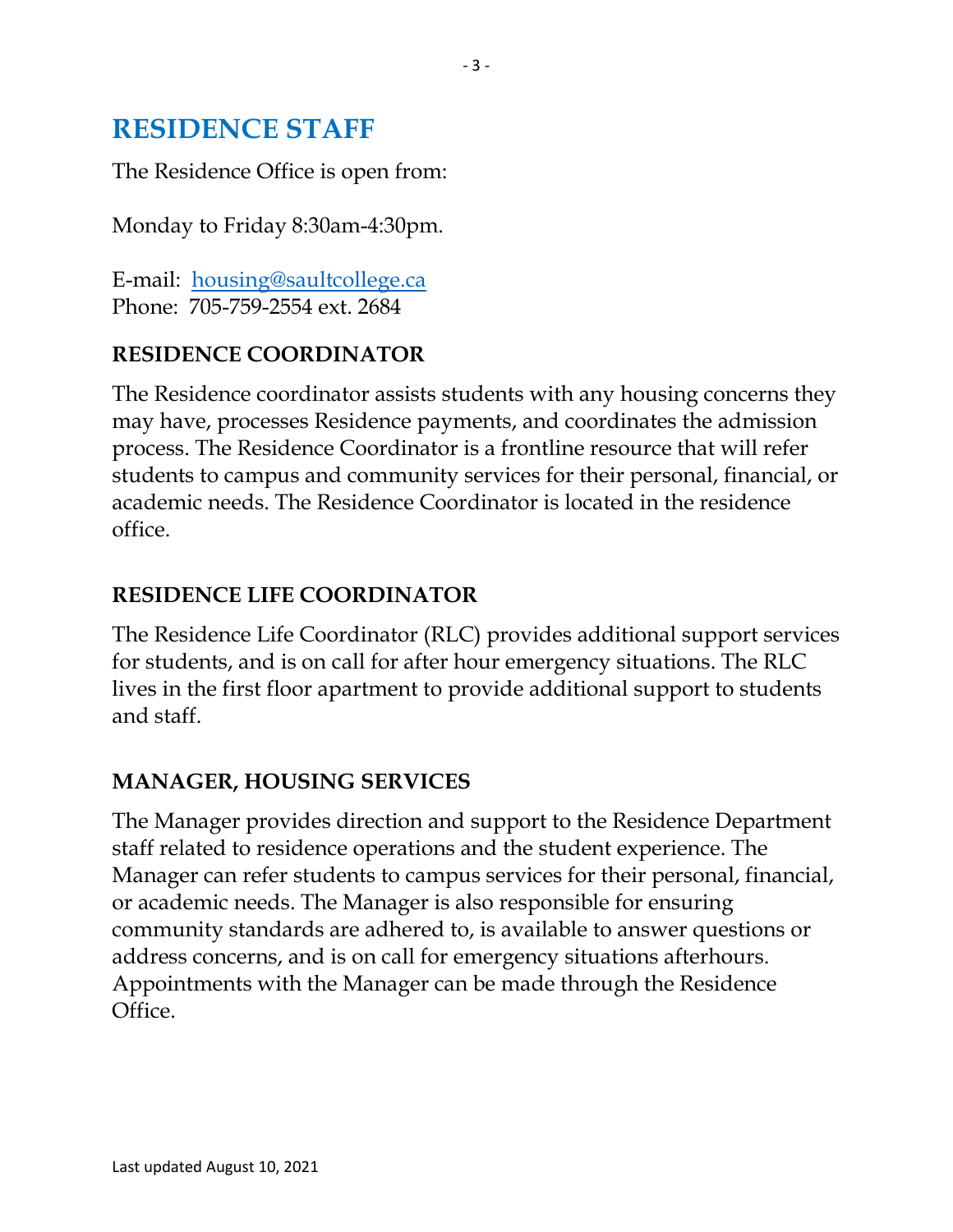## **RESIDENCE ADVISORS (RAs)**

RAs are senior students living in residence who are willing to share the benefit of their college experience with new students. They provide information about the residence and the college, organize regular activities, and ensure that all Residence Community Standards are followed. RAs respond to emergency situations and are trained in First Aid and CPR. RAs are a frontline resource to support to students and refer them to campus services for their personal, financial, or academic concerns.

The RA on Duty can be reached at 705-989-6700

Monday – Thursday: 9:00pm – 8:00am Weekends: Friday 7:00pm – Monday 8:00am

Please only contact the RA phone during the hours listed above. Students requiring assistance from Monday to Thursday between 8:30am – 9:00pm and Friday from 8:30am – 7:00pm must see Residence staff in the main Residence Office during office hours or contact Campus Security at 705-759-2554 ext. 2712 OR 705-989-4255.

## **RESIDENCE STUDENT STAFF**

The Residence Office employs residents to work in the building and assist with various tasks. These jobs are advertised through the college in early September.

#### **RESIDENCE FACILITIES STAFF**

Maintenance staff clean and maintain our residence building. The maintenance staff will ensure that the hallways, stairways, laundry rooms, kitchens and the office are maintained.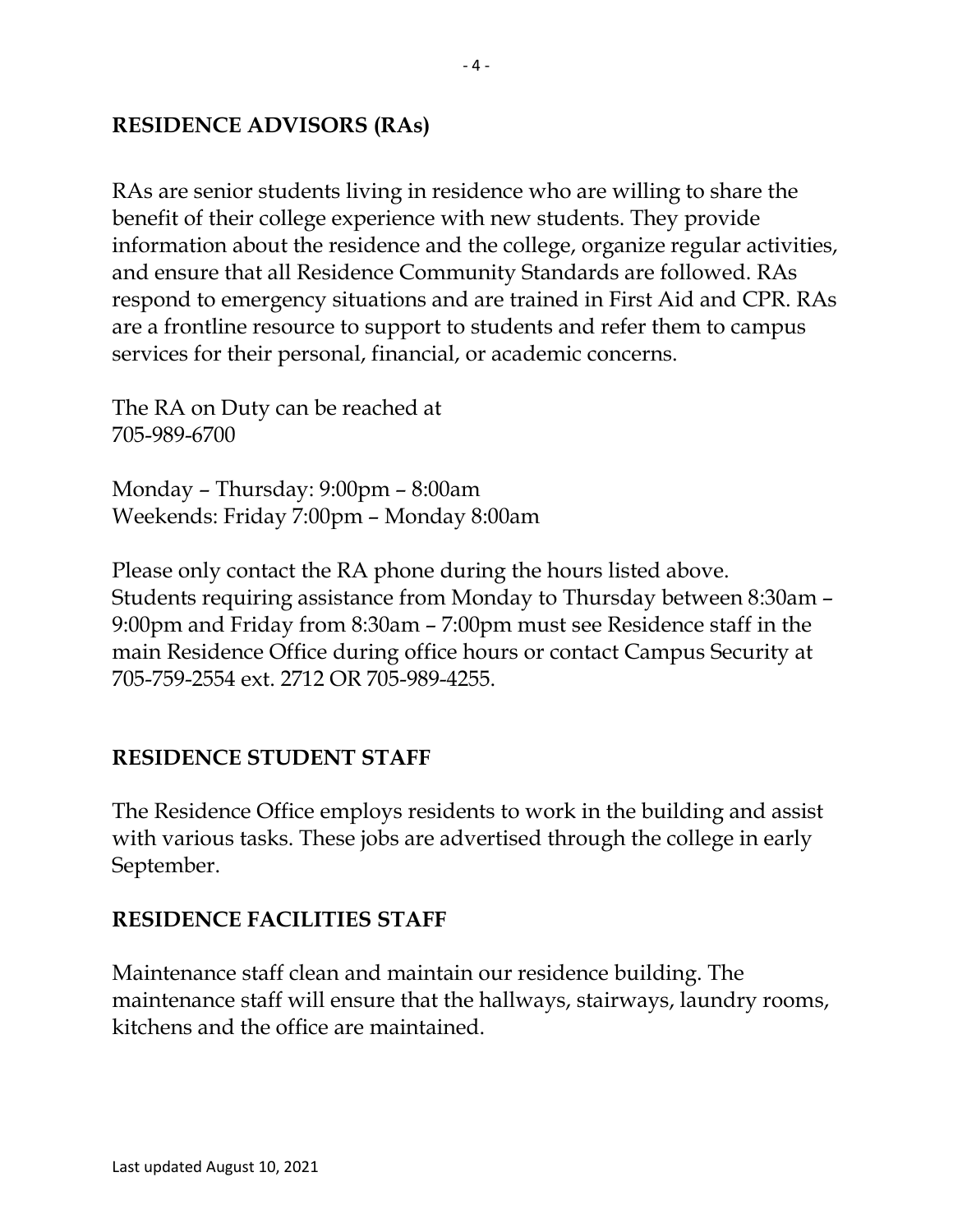#### **SECURITY GUARDS**

A Security Guard is on duty in the Residence:

Sun – Thurs 9:00 pm – 3:00 am Fri 7:00 pm -4:00 am Sat 9:00 pm – 4:00 am

The Security Guards work with Residence staff to ensure Ray Lawson Hall Community Standards are upheld. Security may ask for proof of identification at any time to verify that you live in residence. During the hours listed above, Security can be reached at ext. 2685 OR 705- 989-6603.

#### **CAMPUS WATCH**

The Sault College Campus Watch Program is a student volunteer program that is aimed to ensure anyone on campus feels safe and comfortable after regular operating hours. Hours of operation will be posted on campus and within Ray Lawson Hall.

The Campus Watch Program offers three services, safe walk, walk by and campus watch patrols.

The Campus Watch volunteers do frequent patrols of campus to ensure nothing is unsafe, or needs to be addressed. If you notice something out of the ordinary please contact Campus Security at 705-759-2554 ext. 2712 to report.

Volunteers can be found on campus, or reached by calling or texting the Campus Watch phone 705-542-4185. **We will advise Sault College students when this program launches. In the interim, if you require these services, please contact Campus Security at 705-759-2554 ext. 2712 OR 705-989-4255.**

To apply to volunteer with the Campus Watch Program, please e-mail [campuswatch@saultcollege.ca](mailto:campuswatch@saultcollege.ca)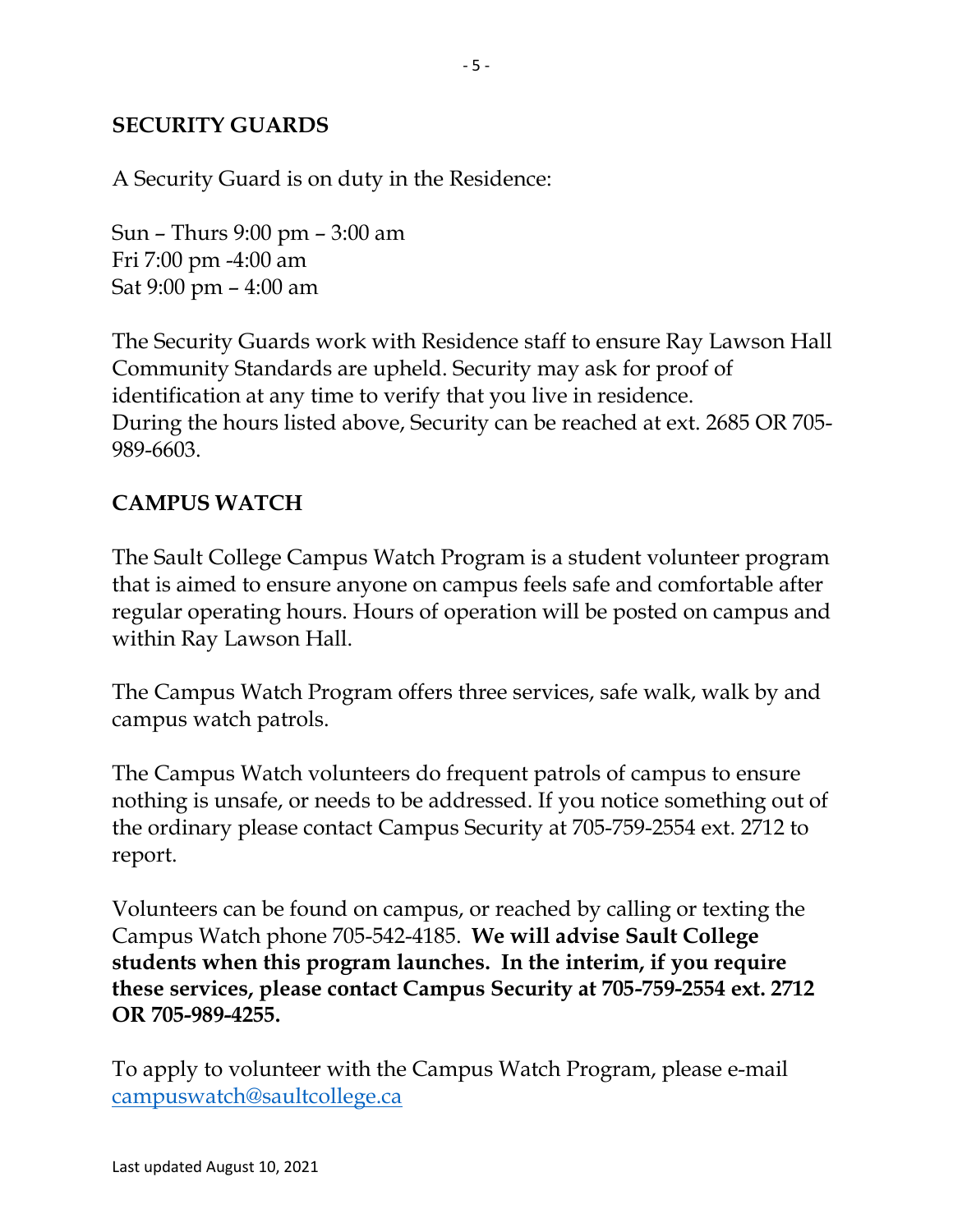#### **RESIDENCE COUNCIL**

The Residence Council represents the residents, organizes social activities throughout the year, and helps resolve concerns. The Council may be consulted regarding decisions relating to their accommodations, such as changes in rules and regulations, maintenance, cleaning, and food services.

Every resident is eligible to run for a position on Residence Council. The Council is voted into office every September, and every resident is eligible to cast a ballot for each position. The positions available are: Chair, Vice Chair, Secretary, and Treasurer.

## **FREEDOM OF INFORMATION**

The information contained on your Ray Lawson Hall application and subsequent forms in your file are used for administrative and statistical purposes at Sault College and the Ministry of Advanced Education and Skills Development. We are obliged to obey strict standards as to the collection, storage, use and dissemination of personal information.

Before information can be given to a third party on your behalf, we must receive written authorization from you. Please give your address, room number and phone number to your family and friends, as residence staff will not/cannot give out this information.

## **EMERGENCY CONTACT**

All residents of Ray Lawson Hall must provide contact information for a parent or legal guardian or, alternatively, a responsible person. Sault College may contact this individual about health and safety concerns and emergencies, breaches of residence rules and concerns about the payment of residence fees.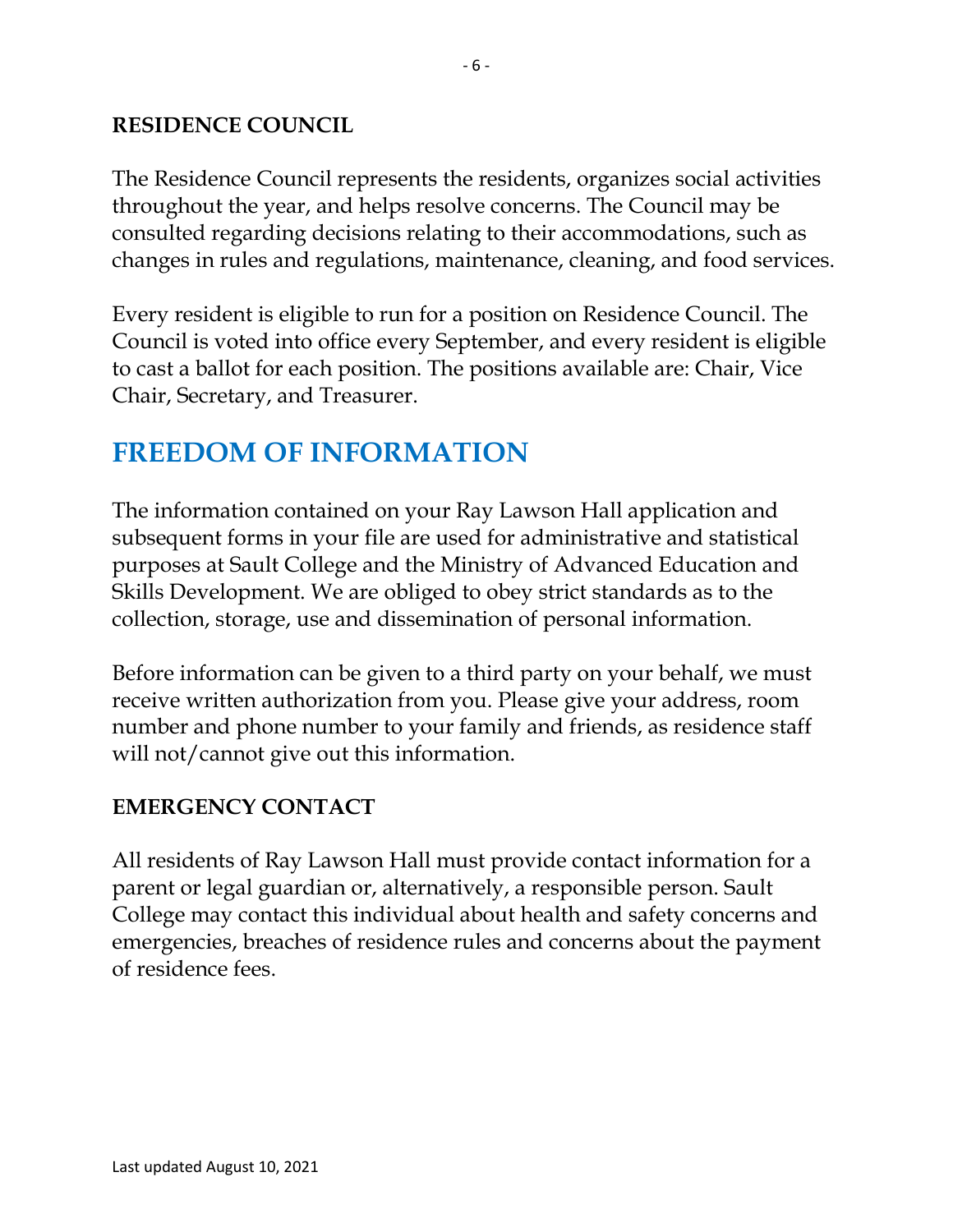## **PERSONAL PROPERTY AND INSURANCE**

Insurance carried by the College does not cover your personal possessions. Sault College does not assume any liability for lost, stolen or damaged items of personal property, no matter how caused. Please note that this includes any vehicles parked on residence property. It is your responsibility to arrange for insurance coverage for personal property brought into residence. If your parents live in Ontario, their property insurance might be extended to include your possessions while you are living in residence. Contact your insurance provider for more information.

All valuables should be kept under lock and key, and you are advised to keep your room locked at all times. A malfunction of the door lock does not change this responsibility. Alternative secure storage may be required for valuable items. Theft of personal property should be reported to the Residence Office.

Personal property remaining in a residence room at the end of the academic year or any personal property remaining in a storage locker after the last day of the Residence Agreement shall be deemed to have been abandoned and may be disposed of.

## **MAIL & PARCELS**

The residence address is: Your Name Lawson Hall: Room #\_\_\_\_\_\_\_\_ 443 Northern Ave Sault Ste. Marie, ON P6A 4J3

Mail is delivered to student mailboxes every business day. Mail boxes are located in the main foyer of the Residence. Students are sent notification in their mailbox if a parcel is to be picked up in the Residence Office. Parcels and mail can only be picked up by the resident indicated on the mail. Written permission is needed by the resident if mail is to be picked up by another individual.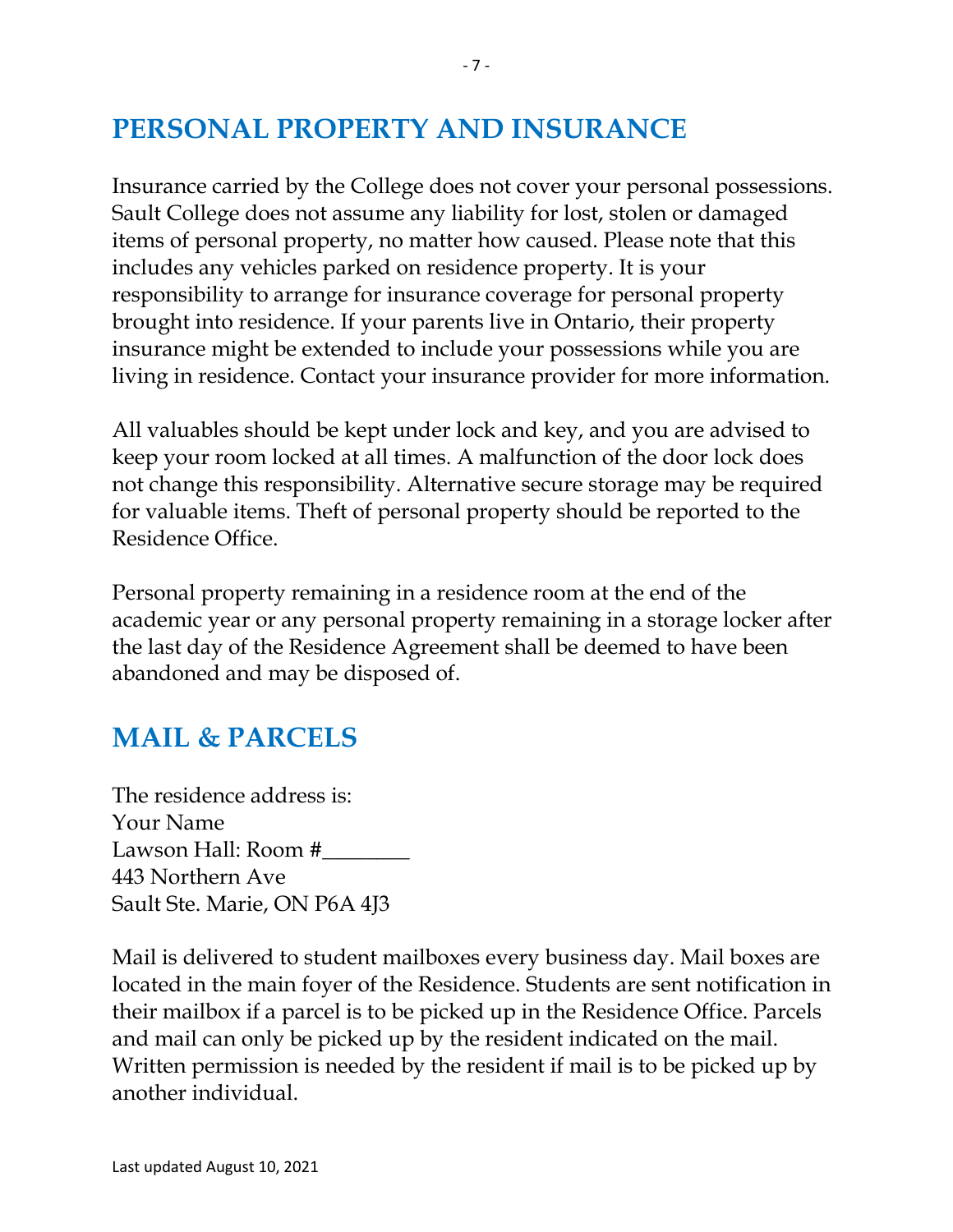Before leaving residence, please notify your friends, family and anyone you receive mail from of your new address. Any mail received after a student has moved out will be returned to sender.

Please note that the college will not sign for LCBO packages delivered to campus. Students must be present at the time of delivery or the package will be brought to the depot for students to retrieve there.

## **INTERNET AND THE COLLEGE NETWORK**

Shaw Communications is responsible for the internet access in the Residence building. This service is provided to each residence room as well as wireless internet access in common areas of the building. Wireless routers are not permitted in residence as they interfere with the College's wireless service. Students will be on a secured network with a password.

Students must abide by the Sault College Computer Use and Security Policy. Further information is available on the Information Technology Services webpage at [www.saultcollege.ca/services/technology/studentcomputing](http://www.saultcollege.ca/services/technology/studentcomputing)

## **CABLE**

Full cable in each room is included in residence fees. Jacks are installed in each room; however, residents must provide their own TV. Students wishing to upgrade their cable package (i.e. to include digital cable, movie channels, etc.) may contact Shaw directly at 310-SHAW (7429), and will be responsible for paying these additional fees. Residence Staff will contact Shaw to set up your cable upon your request. Students can sign out a cable box from the Residence office, and must return upon move out.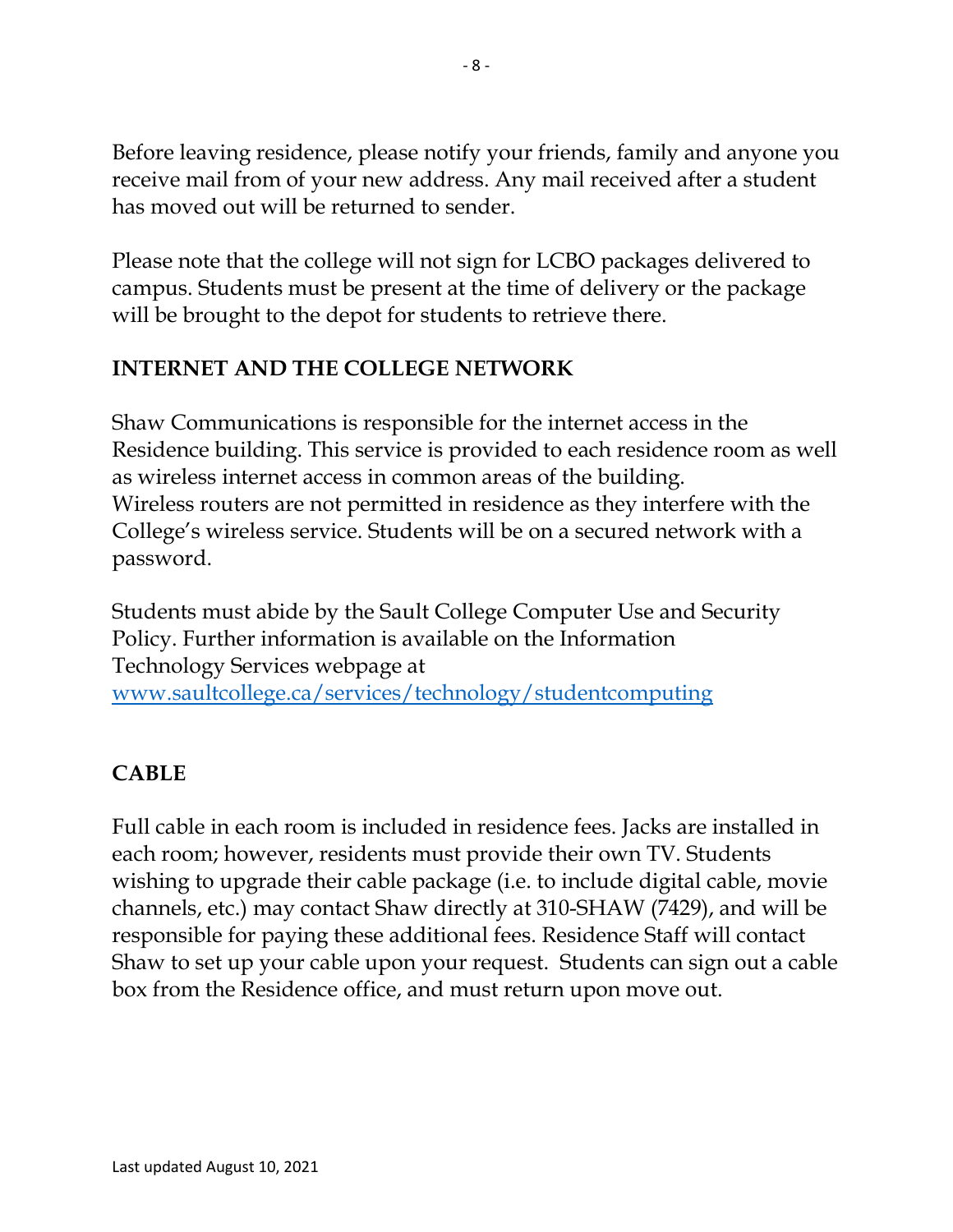## **KITCHENS/COMMON ROOMS**

Kitchens and Lounges are located on each floor. The kitchens are equipped with a fridge, stove, microwave, toaster oven, Keurig and sink. Fire Regulations restrict the use of electrical appliances such as toasters to the kitchen only, not in residence rooms. You are encouraged to clean and disinfect before and after each use. Please wait your turn. Masks must be worn.

All kitchens and common areas (including POD common areas) will be open at a reduced capacity. Please monitor signage and communication for capacity limits.

## **LAUNDRY**

Laundry rooms are located near the lounge on each floor. Each room is furnished with two washers and dryers, as well as a counter for folding laundry. The cost of laundry is included in your residence fees. Machines are for the use of current residents only.

Should you find a machine out of order, please report it to the office so we can make the necessary arrangements for repairs.

Please do not overload the machines as this causes damage. Note that once a cycle has been selected on the washing machine, the door locks and cannot be opened until the wash cycle is complete.

Laundry facilities will be open at reduced capacity. Please monitor signage and communication for capacity limits. You are encouraged to clean and disinfect before and after each use. Please wait your turn.

#### **STUDY ROOMS**

Study rooms are currently offline. We encourage students to use Microsoft Office Teams for group studying, or common areas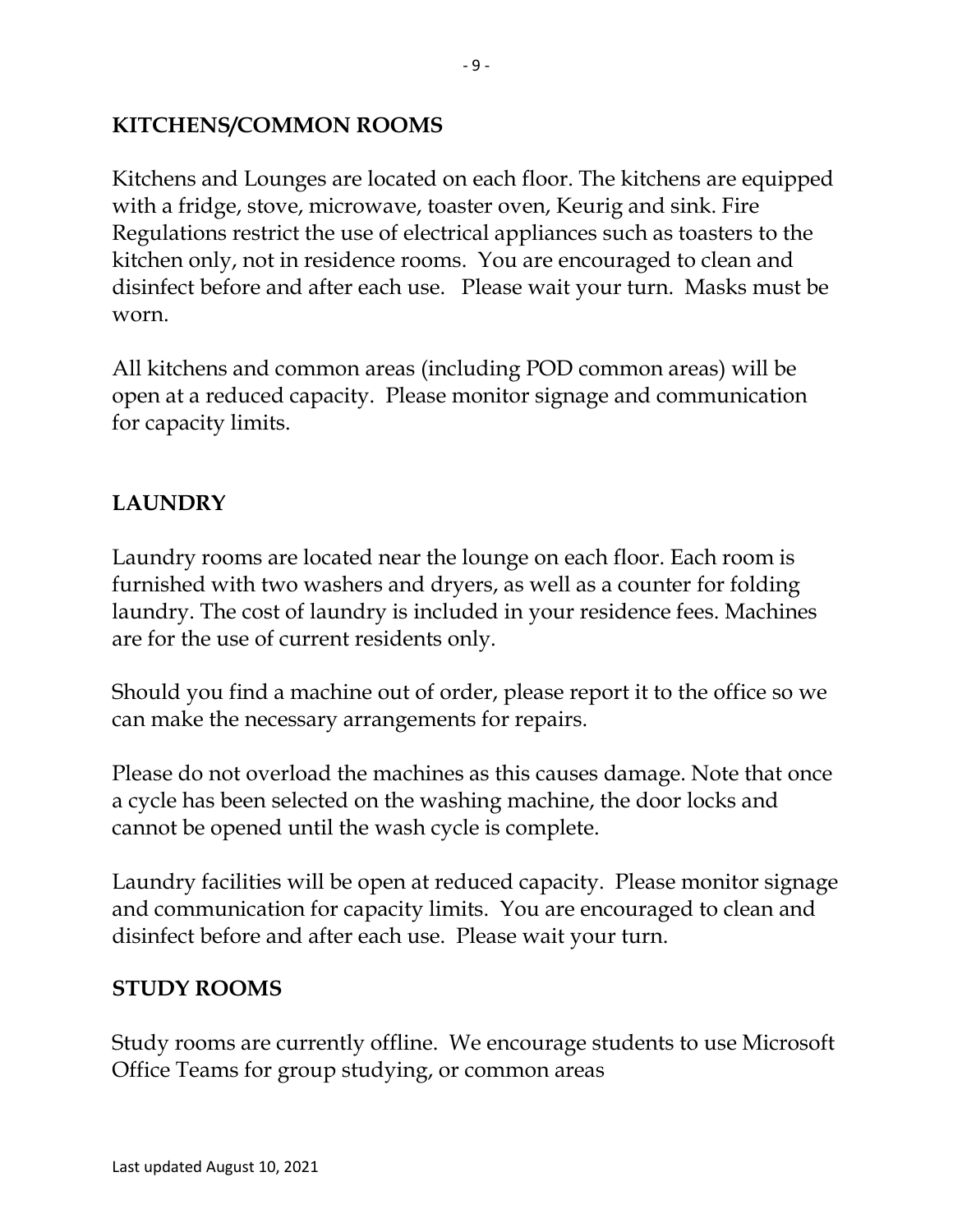#### **RENTALS**

• Xbox & Wii – The Residence Office has some consoles, as well as games and extra controllers for residents to borrow overnight free of charge. • Miscellaneous items – We also have mops, vacuums, tools, yoga mats, DVDs, board games, etc. available to sign out free of charge.

Residence Staff will disinfect after each use, but we encourage students to disinfect before and after each use.

#### **PARKING**

Residence parking spaces are available for residence students for the academic year. Parking permits are also available in semester, month and weekly increments. Residence students with vehicles may only park in the residence parking lot. Passes are available at the Residence Office.

All vehicles which are parked in an illegal area will be ticketed or towed at the owner's expense. Ray Lawson Hall and Sault College do not assume any liability for lost, stolen or damaged items, vehicles, or vehicular content.

#### **STORAGE LOCKERS AND KITCHEN CUPBOARDS**

A limited number of storage lockers are available in Ray Lawson Hall. All lockers are rented on a first-come, first-served basis.

Items such as bicycles can also be stored in student bedrooms, but not in the halls, common areas or stairwells due to Fire Regulations. Motorized cycles are prohibited in residence.

## **ON-CAMPUS MEAL OPTIONS**

Chartwells is Sault College's food service provider. Please visit [www.dineoncampus.ca/saultcollege](http://www.dineoncampus.ca/saultcollege) for information regarding on-campus dining.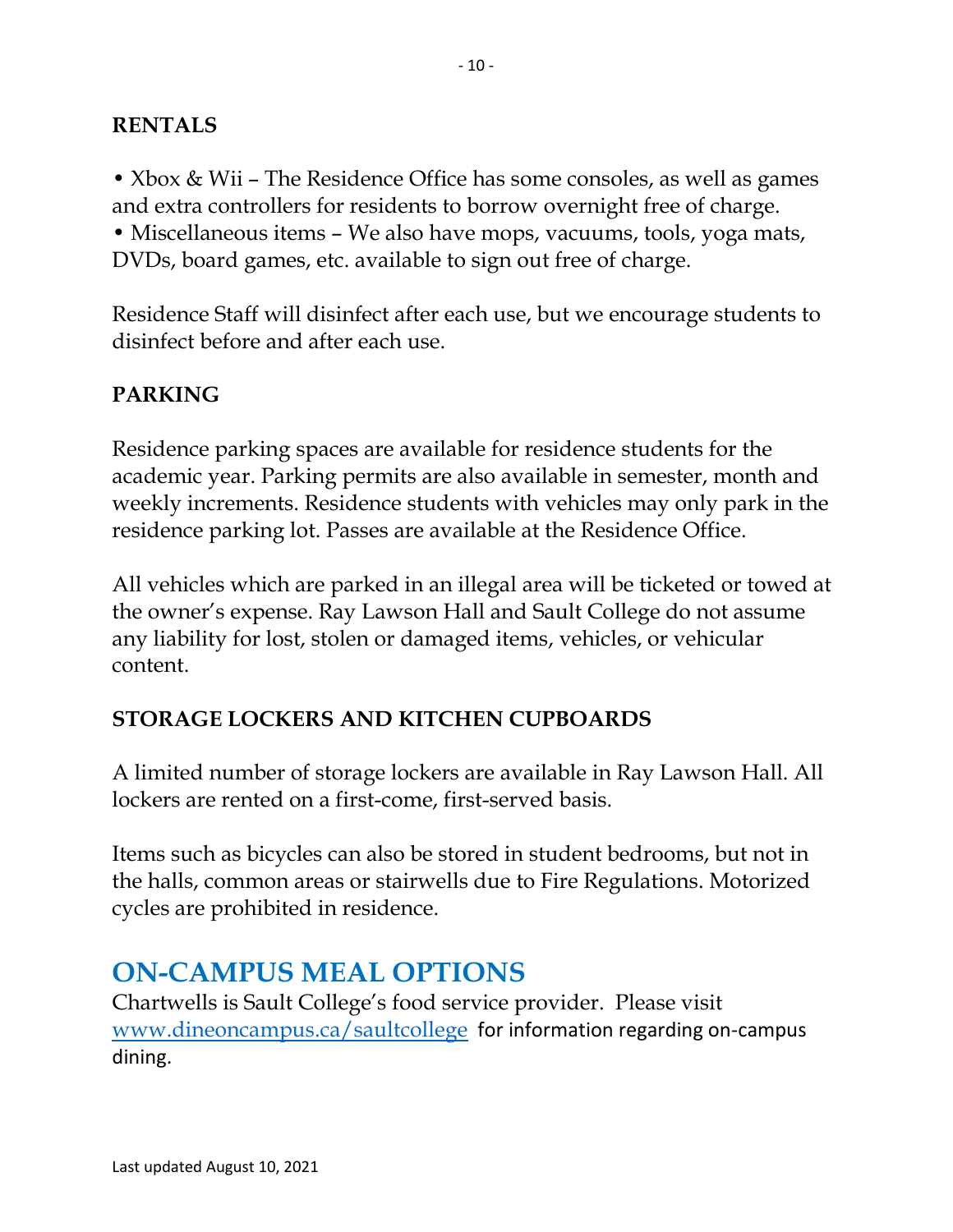## **GENERAL INFORMATION**

#### **KEYS**

For the safety and security of all residents, you must not loan out any of your keys. You are the only person permitted to be in possession of your residence keys. Keys will be confiscated if they are found in the possession of anyone other than the resident to whom they were issued. Lost or stolen keys must be reported immediately. If residents lose their keys, a temporary set is provided. If the student cannot find their original keys, the room door key is rekeyed and new keys are issued. Students who lose their room keys must pay \$125 in advance for rekeying and reissuing of keys. Students who lose a pod door key are subject to an additional charge. Lost or damaged mailbox keys or front door key tags will be replaced at a rate of \$15 each, which must be paid at the time of replacement.

Students who do not return keys or who return damaged keys upon moveout will be charged the rates listed above.

Students who request access to their room multiple times by Residence staff due to lost or forgotten keys may be required to complete community service hours or pay a fine.

#### **CLEANING SUPPLIES /EQUIPMENT**

Students are responsible for the cleaning of their rooms, bathroom(s), and suite areas.

Students that use the kitchen must clean up and disinfect after every use, and dishes/items cannot be left in the common areas unless stored in a rented kitchen cupboard. All cleansers and equipment are supplied by the student. Large mops and wringer pails can be borrowed from residence staff. Students may also borrow a vacuum from the Residence Office.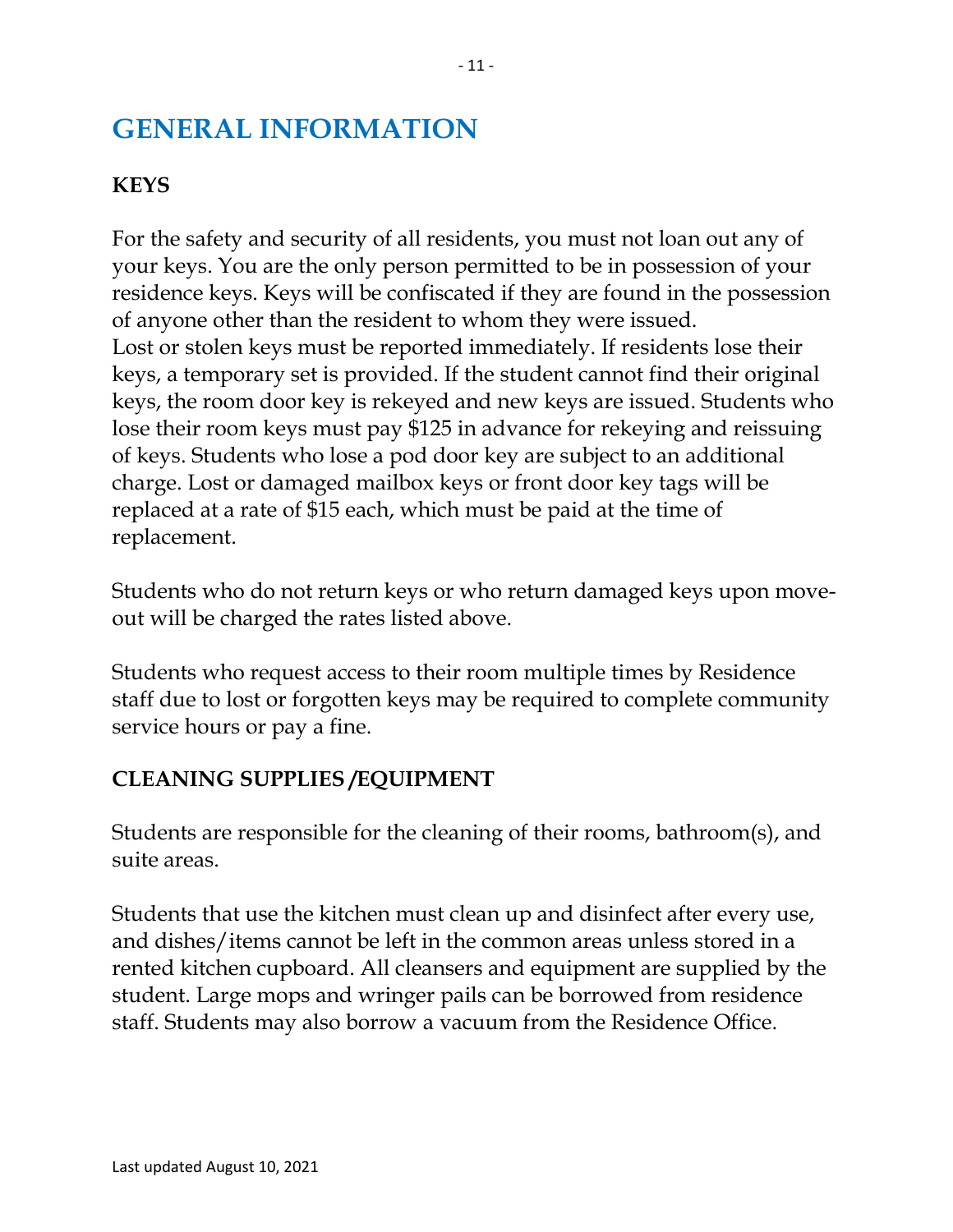#### **INSPECTIONS**

To ensure health and safety standards are maintained, residence staff will not be entering rooms to facilitate inspections for cleanliness. It is your responsibility to maintain the cleanliness of your living space. We ask that you test your smoke detector monthly, and if there are any concerns to advise Residence Office.

Should we be advised that you are not following health and safety guidelines with keeping your living space cleaned, we will notify you that a Residence Staff member will be conducting an inspection. We will ask you to step outside your room while we facilitate this. Warnings and financial penalties may be assigned against each suite or bathroom occupant if the inspected room, suite or bathroom is found in unsafe, unclean, or unhealthy conditions.

Fines are set at \$10 per person. The fines must be paid within a set time frame. When a fine or warning is issued, the area penalized is inspected at least 24 hours after the initial inspection. If the area is found to still be unsafe, unclean, or unhealthy, Sault College Physical Resource Staff will clean the area and the student(s) will be billed for the associated costs. Should a student disagree with a fine or warning, they may appeal in writing to the Residence Manager, within 3 working days. The appeal should include the reason for appeal and the desired resolution. The Residence Manager, may decide to uphold, reduce or eliminate the penalty, and the decision is final and binding.

#### **PEST CONTROL**

Ray Lawson Hall has initiated a bedbug detection program. At least once during the term of the Residence Agreement, there will be pest inspections of all rooms completed by contract specialists. All Residents must cooperate during the scheduled inspections of their rooms and treatment (if required). In addition to the on-site inspections, each room has been outfitted with an early detection bed bug device this is installed on the wall near the head of each bed. Do not remove this. This device will help detect the presence of bed bugs before an outbreak occurs. The Resident is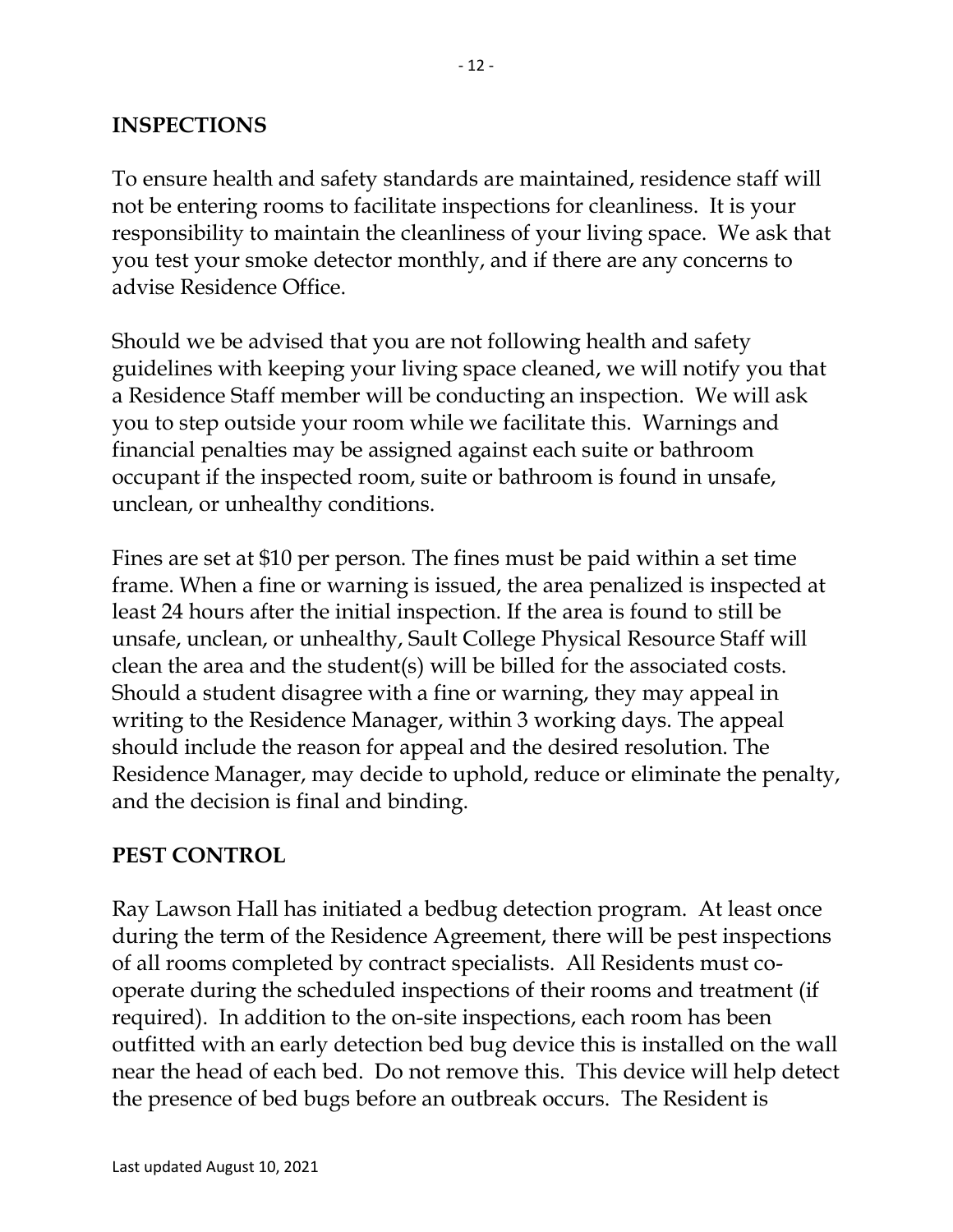responsible to notify the Residence Office immediately in the event bed bugs (or any other pests) are observed in a room.

## **ROOM ENTRY**

The College wishes to assure the privacy of students, but reserves the right to enter rooms at any time in cases of emergency, event of an illegal activity, breach of the Student Code of Conduct, or behaviour that is disruptive to other students. Note that students are required to open their door if requested by staff, and wear a mask. In order to maintain the safety of all staff and students, staff would address the situation outside the student room. However, there may be situations where the staff may require entry inside the room to address the situation.

However, if the request is not adhered to or if no one is home, the staff will enter the room to address the situation with appropriate PPE.

Prior notice does not apply should it be necessary for Residence staff to enter the suite, bedroom or bathroom for the purpose of contacting the occupants, carrying out College business, or attending to maintenance. PPE will be worn.

Any search or inspection by any individual not authorized by the Manager, Housing Services or Residence Co-ordinator, or which is not based upon proper legal authority (search warrant), is prohibited.

#### **ROOM CHANGES**

Changes to room assignments will be considered on a case-by-case basis upon request, dependant on availability. Residents who request a room change during the year are charged a \$50 administration fee, payable prior to the move, provided the change can be accommodated. Changing rooms without the consent of the Residence Office is prohibited.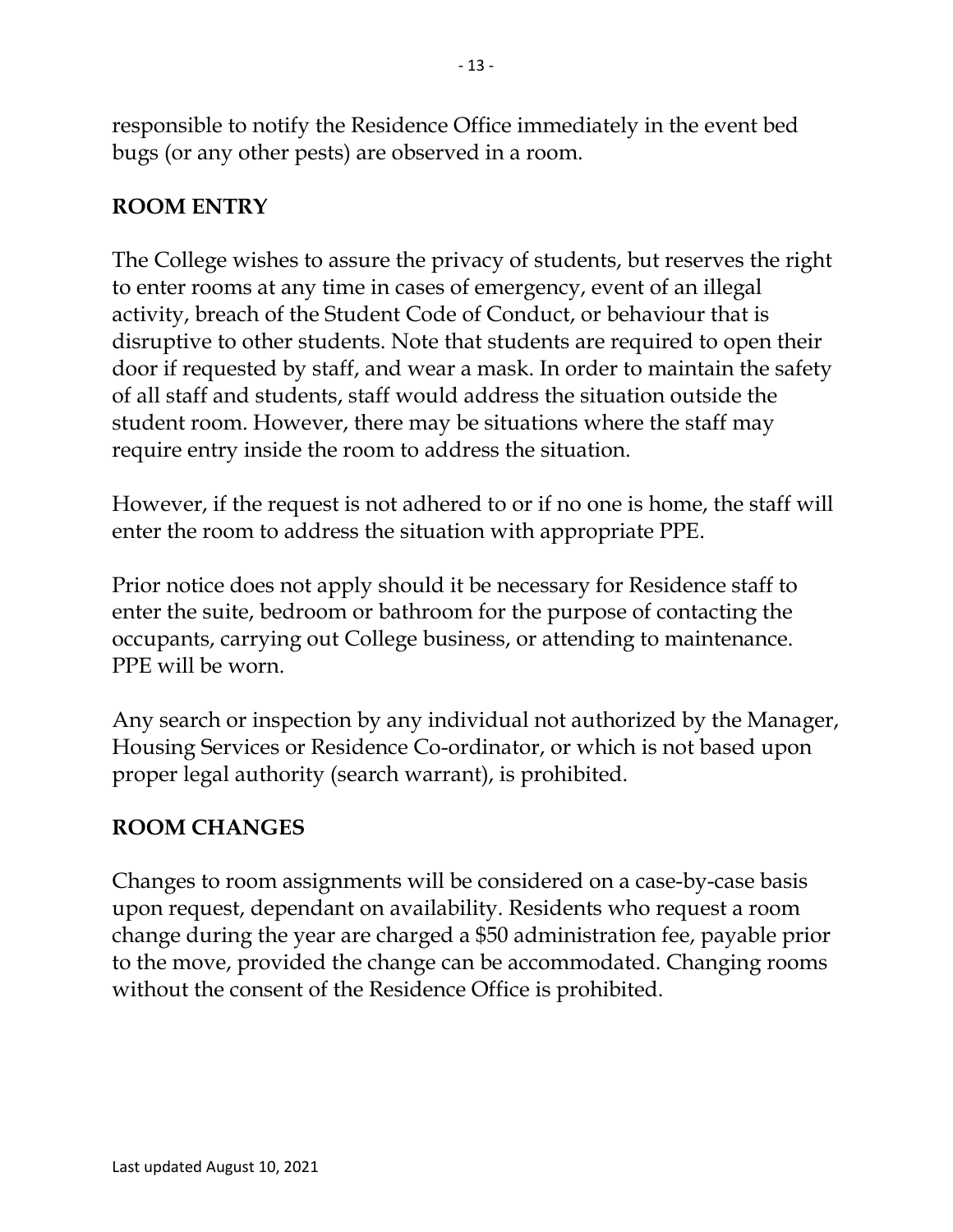## **DECEMBER HOLIDAY BREAK**

All residents must vacate their room and the Residence 24 hours after their last exam, or by 4:00 pm on December 18, 2021, whichever is sooner. The Residence is closed from December 18, 2021 at 4:OO pm to January 8th, 2022.. Otherwise, living in Residence during the closure period is at the College's discretion and subject to additional residence fees.

Special consideration for extended stays or early move-ins must be requested in writing to the Residence Office by November 30, 2021.

Before leaving for the holidays, students are advised to empty their fridges of all perishable food items. Suites and bathrooms must be cleaned, and garbage put in the dumpster outside. All windows must be closed, and all doors must be locked. Residence staff will conduct inspections of each room, suite and bathroom, prior to closing the building for the break.

## **MANDATORY MEETINGS**

Ray Lawson Hall staff schedule mandatory meetings from time to time during the school year to discuss important community information for all residents. It is expected that all residents will make arrangements to attend virtually. Any absence must be communicated to their RA or Residence Staff Member prior to the meeting and it will be the resident's responsibility to make arrangements to discuss the information they have missed.

## **MOVING IN AND OUT**

## **MOVE-IN INVENTORY CHECKLIST**

An Inventory Checklist will be e-mailed to each student at the time of check-in or room change. Students are to document any existing losses or damages on this form and e-mailed back from your Sault College e-mail to [housing@saultcollege.ca](mailto:housing@saultcollege.ca) within two working days after moving in... Students who do not submit an inventory sheet or who submit the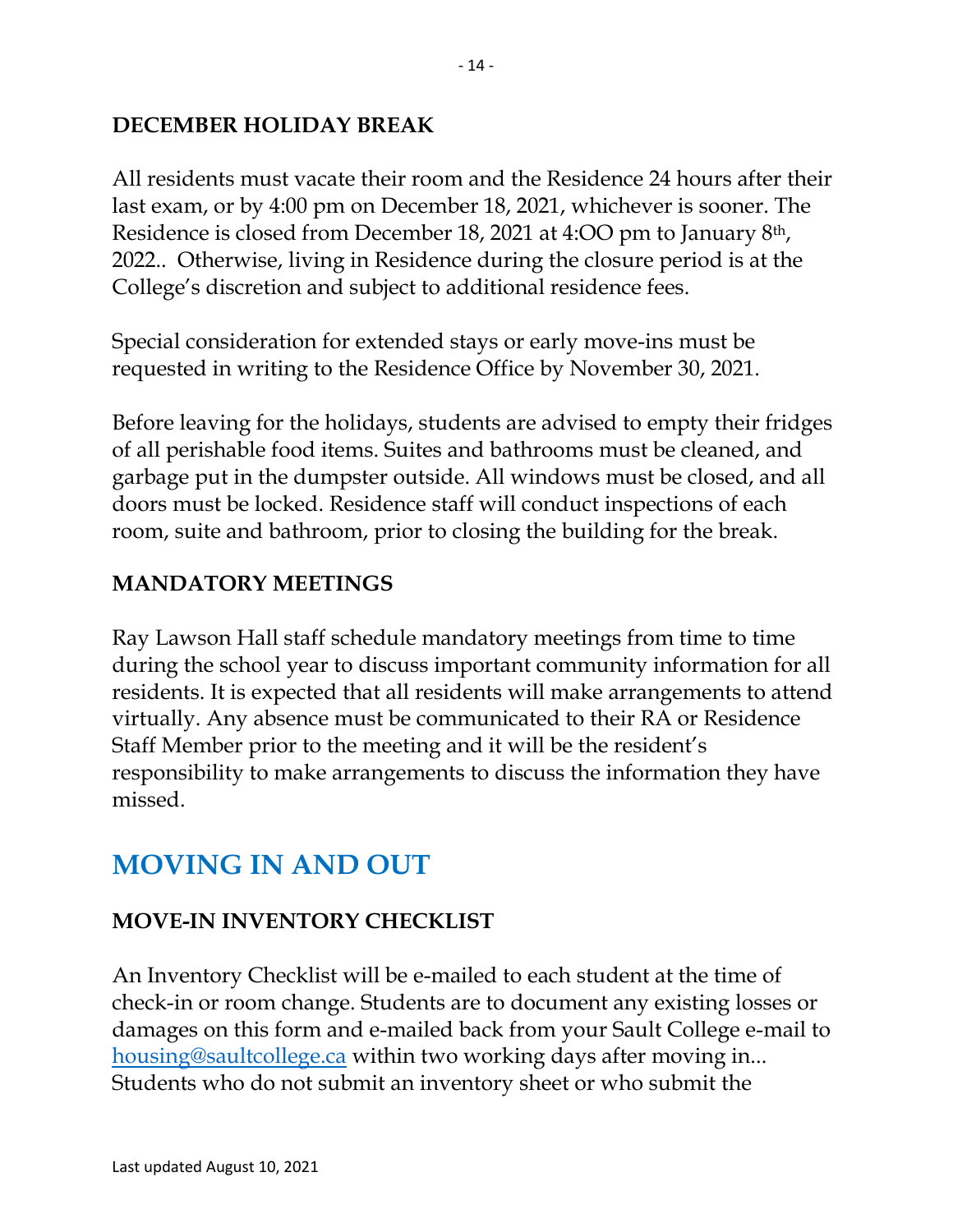inventory sheet late may be considered responsible for any damages of the accommodation.

We anticipate normal wear and tear in bedrooms, suites and the residence building; however, repairs required for damages caused by other means will be the student's financial responsibility.

## **WITHDRAWAL FROM RESIDENCE DURING THE ACADEMIC YEAR**

There are two types of withdrawal: "academic" and "non-academic." If a student is no longer enrolled in classes at Sault College, their departure from residence would be classified as "academic withdrawal." The student shall vacate the premises within 24 hours. Extensions may be requested by e-mail to the Residence Office. The student's obligation will be for Residence fees already paid, plus a withdrawal fee of \$700. If student continues to be enrolled but departs from the Residence, this is considered "non-academic withdrawal". The student will be responsible for paying for the room until a suitable external replacement can be found. When an external replacement enters Residence, s/he replaces the first withdrawal, regardless of the location of the assigned room. External replacements are applied on a residence-wide basis based on room type. Fee refunds will be calculated from the date that the replacement moves in and will include a withdrawal fee of \$700. If no replacement is found, there will be no refund of Residence fees. This means that there may be a student living in what was your space, however if the residence has not yet reached your spot on the withdrawal list, you will not be entitled to a refund yet.

Please refer to section 18-22: Termination and Refunds of the Residence Agreement for academic and non-academic financial withdrawal penalties.

## **END OF YEAR PROCEDURES**

Students are required to leave residence 24 hours after their last exam, test or class. Students who wish to remain in Residence following their last exam must speak with the Manager of Residence prior to March 31st, 2022. A student who has a legitimate reason for staying, and whose behaviour has not been disruptive, may be given permission to stay. If a student's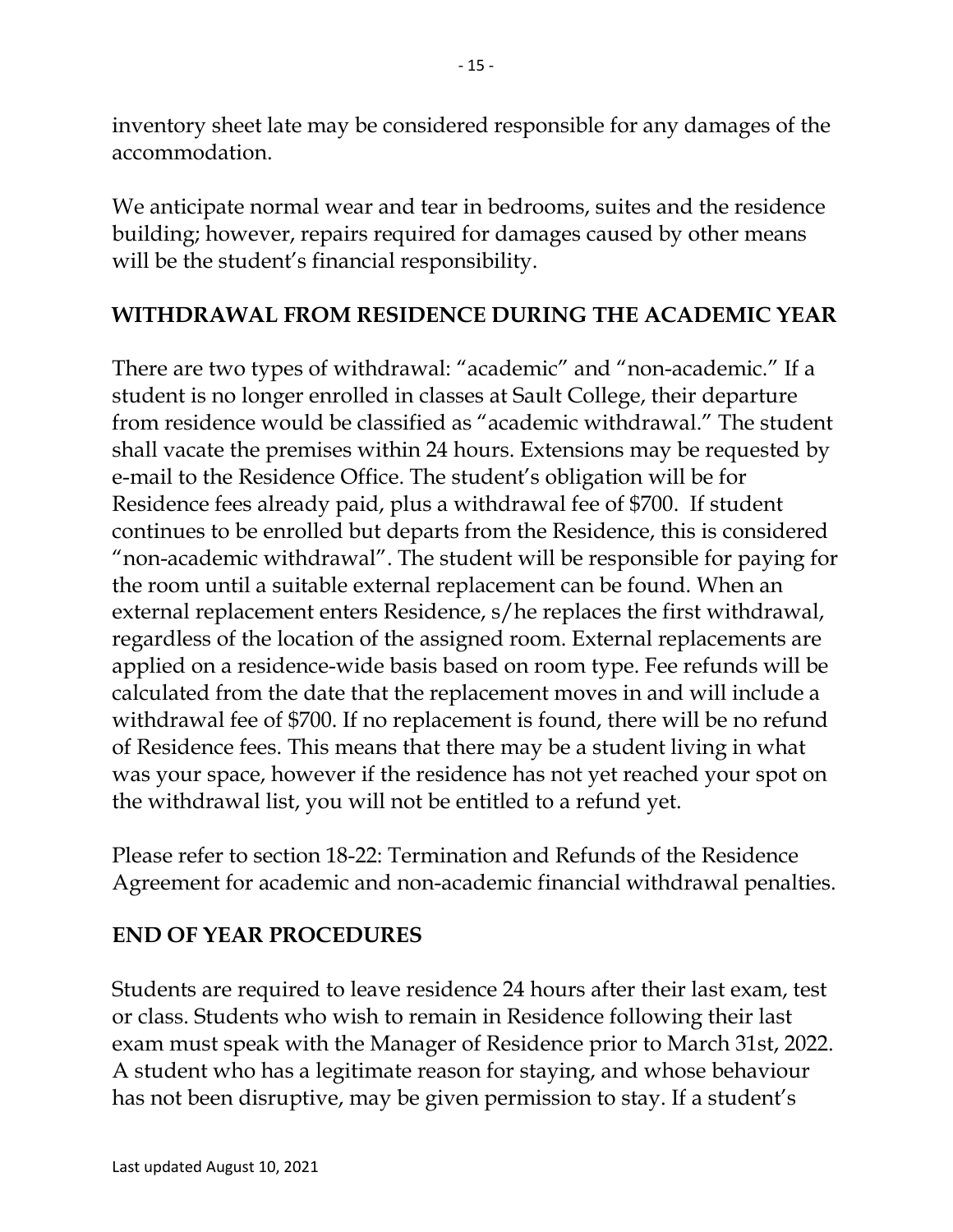behaviour is found to be disruptive after permission to stay has been granted, permission to remain will be withdrawn. Students will pay a nightly fee for each additional night.

Students staying past their last exam or past the last day of the Residence Agreement may be required to change rooms to accommodate incoming conferences and summer project work.

## **CHECK-OUT PROCEDURES**

When leaving Ray Lawson Hall students must:

- Move out within 24 hours of their last exam,
- Return their room, bathroom and suite (if applicable) to its original condition,
- Make arrangements for payment of any outstanding residence fees.
- Return all keys (on original key ring)
- Return their parking pass, if applicable,
- Ensure the Residence Office has an up to-date mailing address,
- Update their address directly with any credit card companies, banks, magazines, etc., as mail will not be forwarded,
- Inform friends and family not to send anything after April 1, as it may not arrive before the student's departure. Anything that is received after the student has moved out will be returned to sender. Please note that students are responsible for locking their door(s) at move-out. If there is damage done to a student's room as a result of the door being left unlocked, the student will still be held responsible for the damages.

## **DAMAGE CHARGES**

Cumulative damages are assessed at the end of each term, and upon checkout. Unassigned building damage expenses are shared by all residents of Ray Lawson Hall. An explanation of the account is provided upon written request.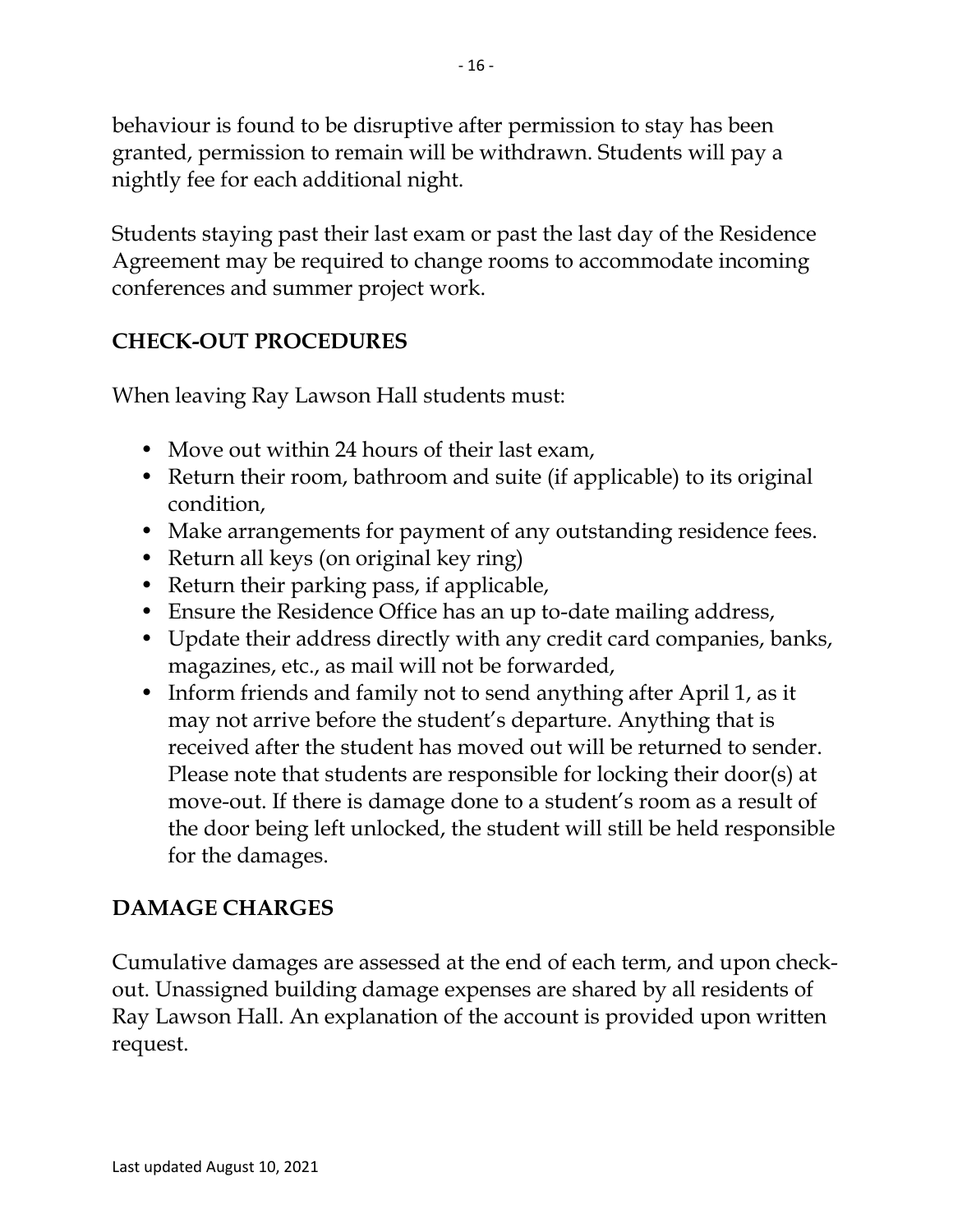## **RE-ADMISSION REQUIREMENTS**

Priority for Residence occupancy is given to first year students. Online applications are posted on the residence webpage in the spring of each year. Applications and fees must be returned by the date published. The college reserves the right to determine eligibility for admission to residence.

Please note that repeated or significant conduct issues may be considered in readmission to residence.

## **SUMMER RESIDENCY**

Ray Lawson Hall is open to students and community members in the summer months. Please submit requests to stay past move-out and into the summer months by April 1st. Repeated or significant conduct issues may be considered in summer stay requests.

## **COMMUNITY STANDARDS**

Residences exist to assist students to pursue success in academics. By choosing residence life, you have agreed to adopt a lifestyle which requires respect for the needs/belongings of the other people living in the building, as well as respect for your surroundings.

While the residence environment provides additional social and cultural opportunities, everyone involved in the residence community must contribute in order to make the residence a positive and supportive environment aligned with Sault College's core mandate of teaching and learning.

The Residence Community Standards set out clear expectations of acceptable behaviour within the residence community and the consequences for behaviour that is contrary to these expectations.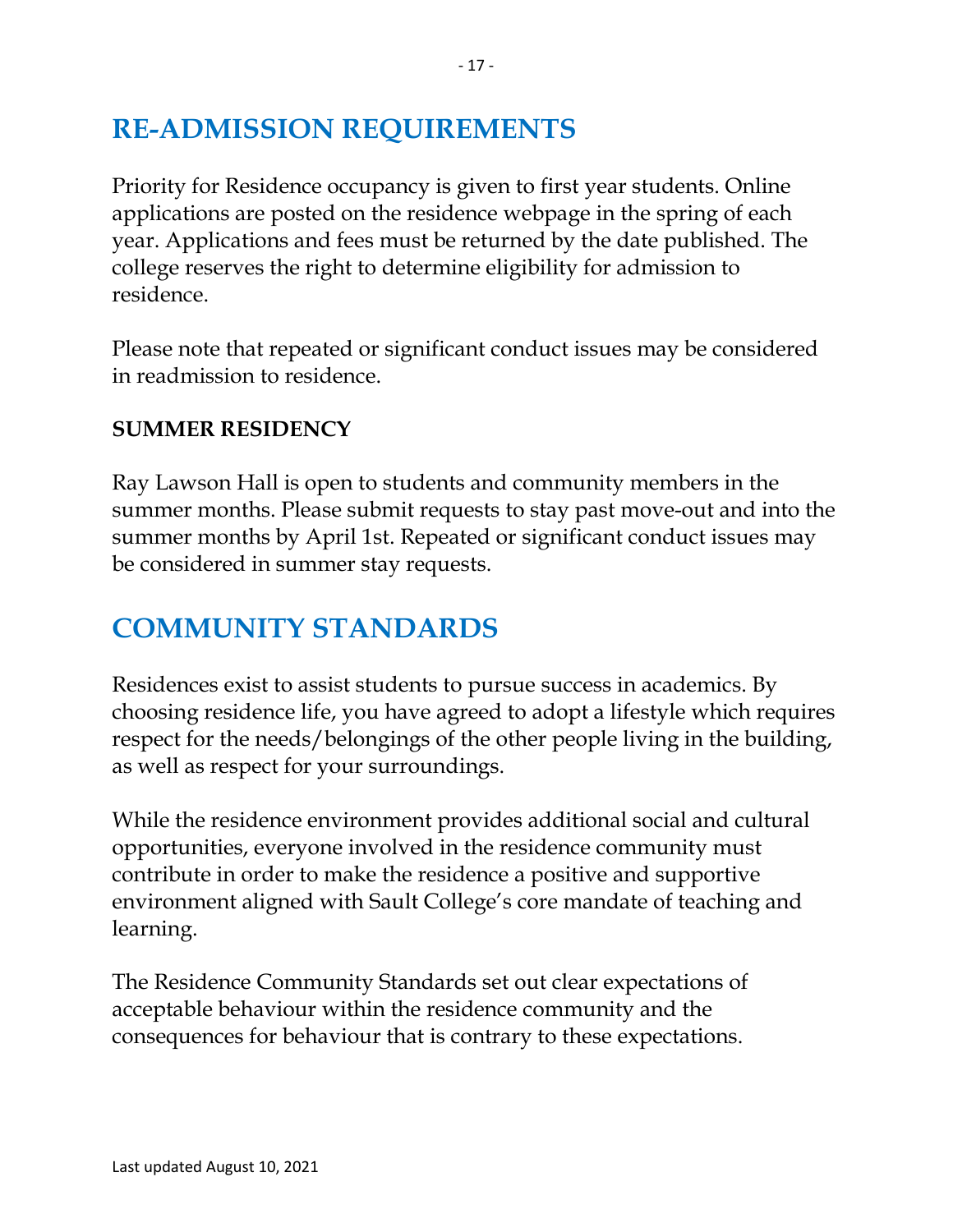In choosing to join the residence community at Sault College, each resident accepts the responsibility to maintain a high standard of cooperative living, tolerance, mutual respect and compromise, which values and promotes common courtesy, good citizenship and responsible behaviour.

All Sault College students are obligated to abide by the Sault College Student Code of Conduct. In addition, students living in or visiting Ray Lawson Hall property are required to abide by Residence Community Standards. Any incident that occurs on residence property will be responded to according to the guidelines of the Sault College Student Code of Conduct. Please refer to the Code of Conduct for further information regarding student rights and responsibilities, as well as procedural guidelines.

## **RESPONSIBILITIES**

- 1. It is the responsibility of the Residence Office to ensure that residents are made aware of their rights and responsibilities under the Residence Contract and Residence Community Standards. The Manager, Housing Services, Manager, Health, Safety & Security or his/her designate is responsible for ensuring the Residence Community Standards are upheld.
- 2. It is the responsibility of each Residence Advisor (RA) to ensure that all residents in his or her section are made aware of their rights and responsibilities under the Residence Community Standards. This will be accomplished through the hosting of a mandatory house meeting early in the year to outline the Residence Community Standards. The resident is responsible for attending this meeting, or, under special circumstances, making alternative arrangements to meet with the RA to discuss Community Standards.
- 3. Every resident is responsible for observing the terms and conditions of the Residence Agreement, The Ray Lawson Hall Handbook, Residence Community Standards, The Student Code of Conduct, all other college policies, and any changes to these documents, as outlined in a written update during the course of the residence term. All residents must behave in a manner that is consistent with these documents.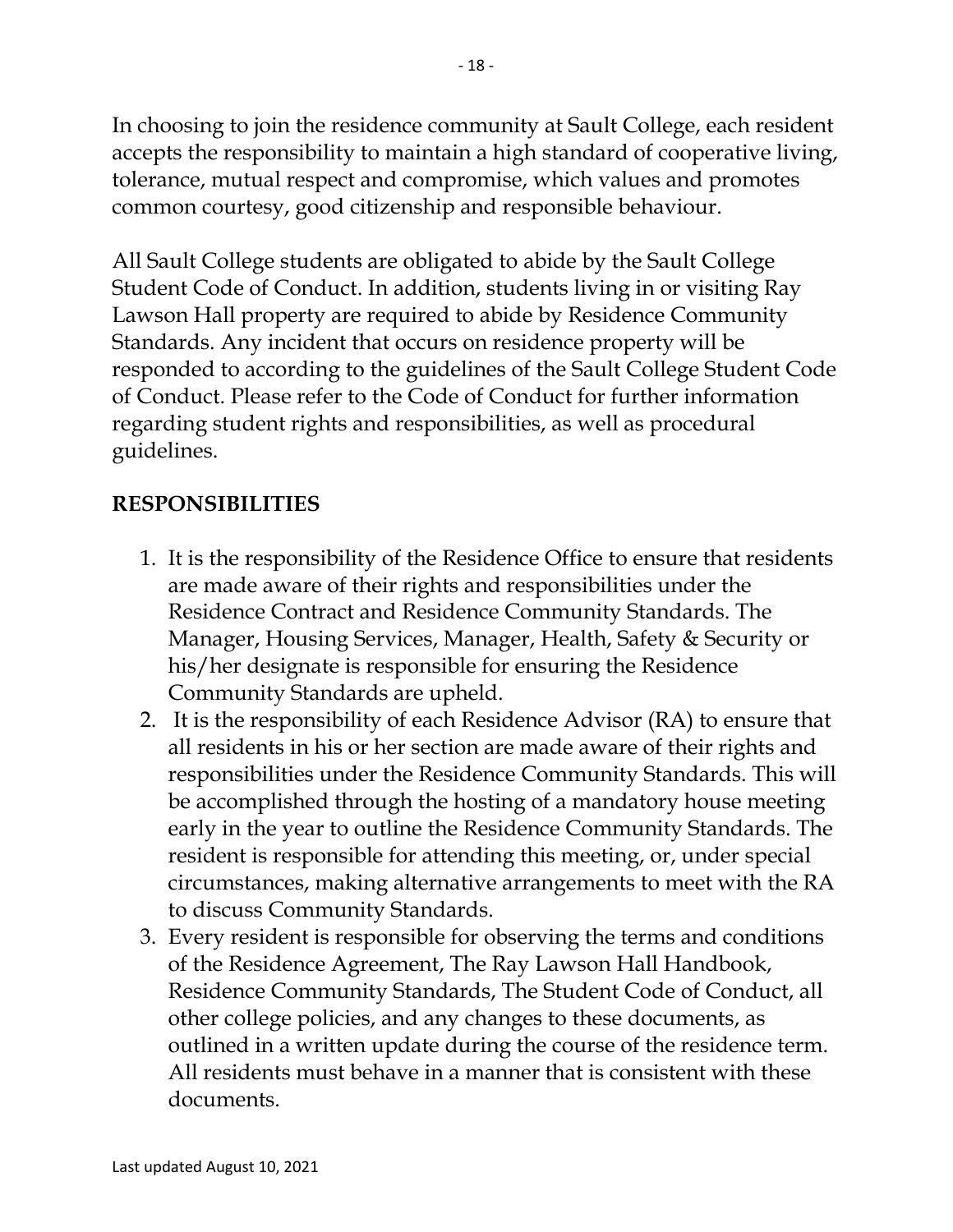- 5. Residents are required to take responsibility for the behaviour of their non-residence guests while on residence property. All residence rules, policies and procedures apply to guests of residents, and residents may face consequences if their guest behaves in an unacceptable manner. Due to COVID-19 related restrictions, guests will not be permitted until further notice.
- 6. Residents are also responsible for what happens in their room, washroom and suite, and may face disciplinary action should violations of Community Standards, the Code of Conduct, or any other college policy or law occur within these areas.
- 7. The resident is financially responsible for any damage or loss to his/her room or its contents, and also for the cleanliness of the room. All students in a suite are jointly responsible for damages or losses to the shared areas of the suite. All charges for damages to common areas will be split equally among the occupants of the building, provided that such damage cannot be traced to those directly responsible.
- 8. Every resident is expected to act in a responsible manner which does not compromise his/her own safety or endanger the health and safety of others. The Residence Office, on behalf of the College, reserves the right to determine what constitutes unsafe practices. This includes but is not limited to: tampering with fixtures and/ or building/safety systems, fabricating of building structures, or impeding any means of exit from the building.

*Note: Violations of the Residence Community Standards, Residence Contract, any other College policy, and/or Municipal, Provincial or Federal law may be investigated by the Residence Office and any other appropriate College department or outside agency such as the Police. Sanctions for any one incident may be assigned to a resident by multiple agencies such as the Residence Office, another College department, or the Police*.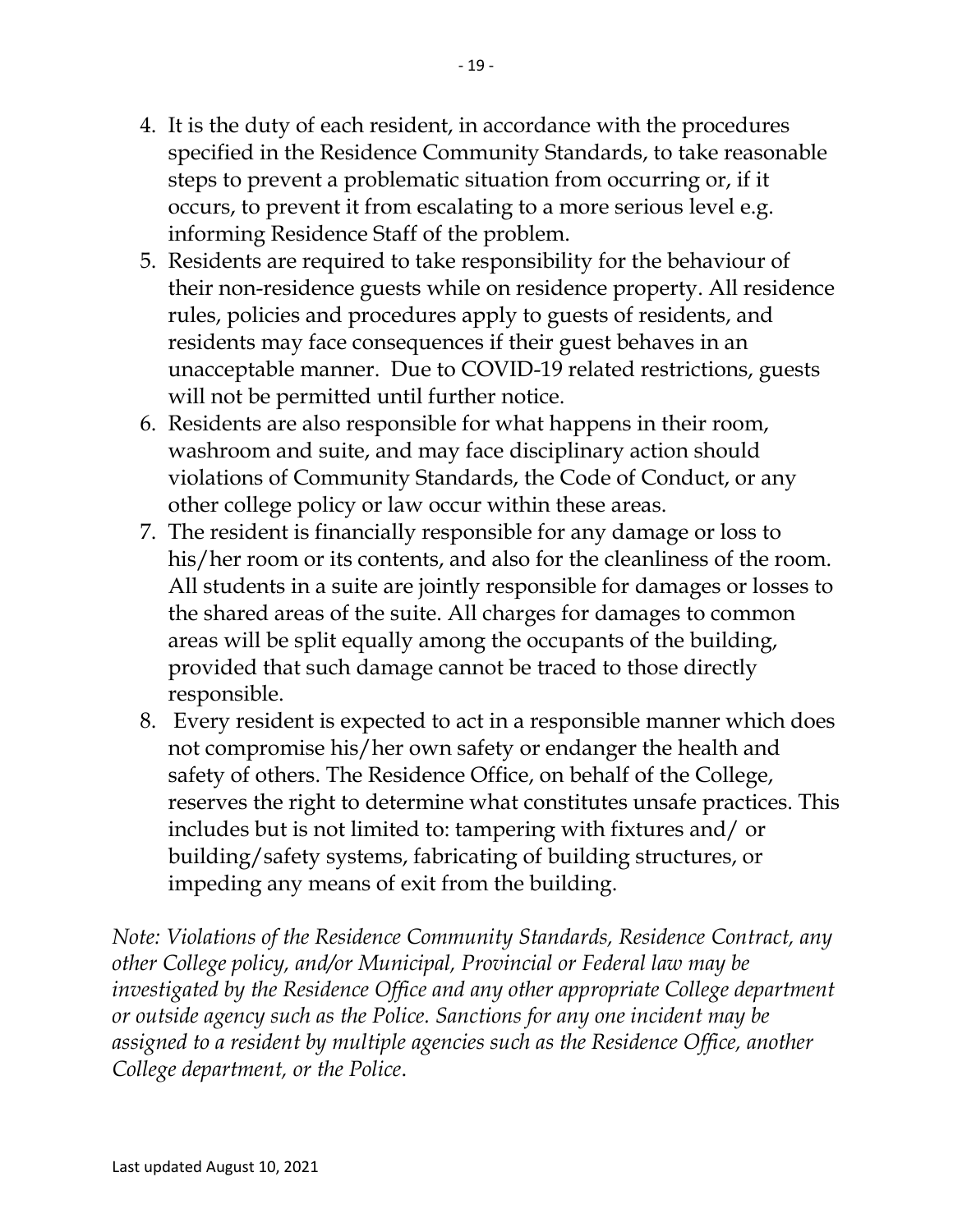## **RAY LAWSON HALL ALCOHOL POLICY**

- A. Provision or distribution of, or failure to control access to alcoholic beverages to underage students by those of legal drinking age is a violation of College policy and may be a violation of the Liquor Licence Act of Ontario and/or provincial laws.
- B. It is the responsibility of each residence student and his/her guest to conform to provincial legislation regarding drugs and alcohol in Ray Lawson Hall. Residence Staff, though they operate primarily in an advisory capacity, will enforce these regulations.
- C. The following are not permitted in Ray Lawson Hall:
- Any student in possession of glass beer bottles will be subject to a \$10.00 per bottle fine.
- Containers intended to hold large quantities of alcohol, including but not limited to: 60oz bottles, kegs, bubbas, texas mickeys.
- Excessive numbers of individual containers or collections of alcohol bottles
- Beer Funnels/ hats
- Home-brewing

Any of the above mentioned items, if found, will be confiscated and further sanctions may apply.

- D. Residence occupants of lawful age may consume and possess alcoholic beverages in the privacy of their own rooms and/or suites under the following guidelines:
	- i. Alcoholic beverages may be possessed or consumed, but not sold, only in the privacy of student rooms and/or suites by those residents and their invited guests who are of legal drinking age.
	- ii. All alcoholic beverages that are transported through public areas (e.g. hallways, stairwells) must be unopened and carried in a bag/box/knapsack so it is not easily accessible.
	- iii. All private gatherings held in student rooms/suites must be confined to the specific room/suite with the door closed.
- E. Alcoholic beverages are not permitted in the common areas, such as common rooms, hallways, stairwells, or grounds, students will be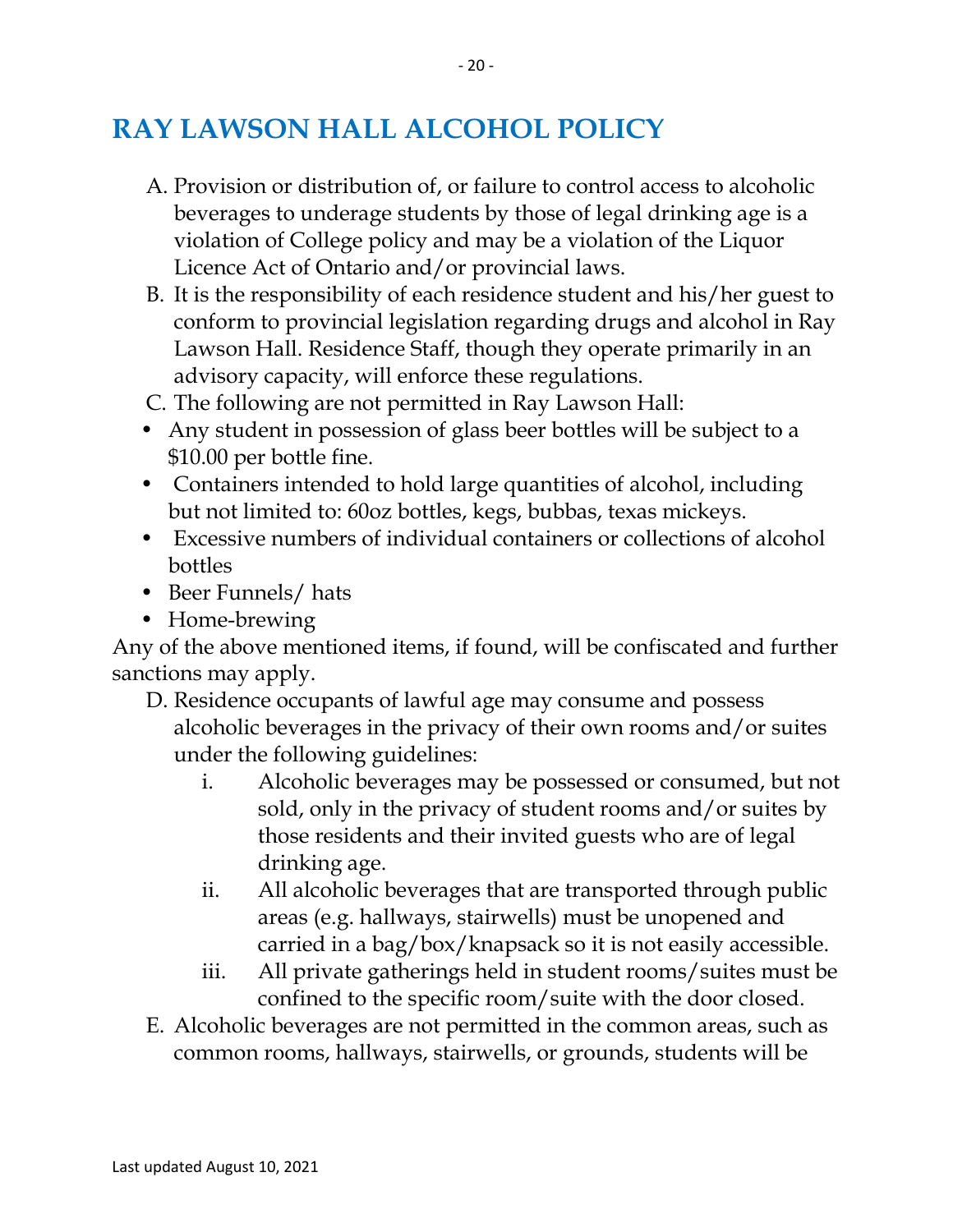made to dispose of their alcoholic beverages when found consuming them out of permissible areas

- F. Advertising parties or private gatherings in residence is prohibited.
- G. Residents are responsible for their guests at all times. The use or misuse of alcoholic beverages does not excuse disruptive, noisy, or indecent behaviour. Guests may be asked to leave at any time at the discretion of College staff, Residence or college staff, including RAs or security. Students may be put on guest probation if problems persist. Due to COVID-19 related restrictions, guests will not be permitted until further notice.
- H. Progressive drinking parties, drinking games, or other activities promoting the consumption of alcohol, are not allowed.
- I. Any activity that violates a resident's rights to study, sleep or privacy in their room is prohibited.
- J. Enforcement will proceed in the following manner:
	- i. The Residence Advisers will inform residents explicitly of the policies regarding illegal drugs and alcohol in the Ray Lawson Hall.
	- ii. Residents and their guests will abide by Ontario provincial statutes and regulations. Due to COVID-19 related restrictions, guests will not be permitted until further notice.
	- iii. Residence Staff and security must, if they discover underage drinking, take immediate steps to stop the activity. They will dispose of the alcoholic beverages and file an incident report.
	- iv. The Manager, Housing Services and Manager, Health, Safety & Security, and/or the College reserve the right to prohibit any student from possessing or consuming alcoholic beverages on campus.
	- v. Where residents are in violation of city ordinances, City Police Services may be called.
	- vi. Violations of the alcohol and drug policy will be in accordance with the Student Code of Conduct.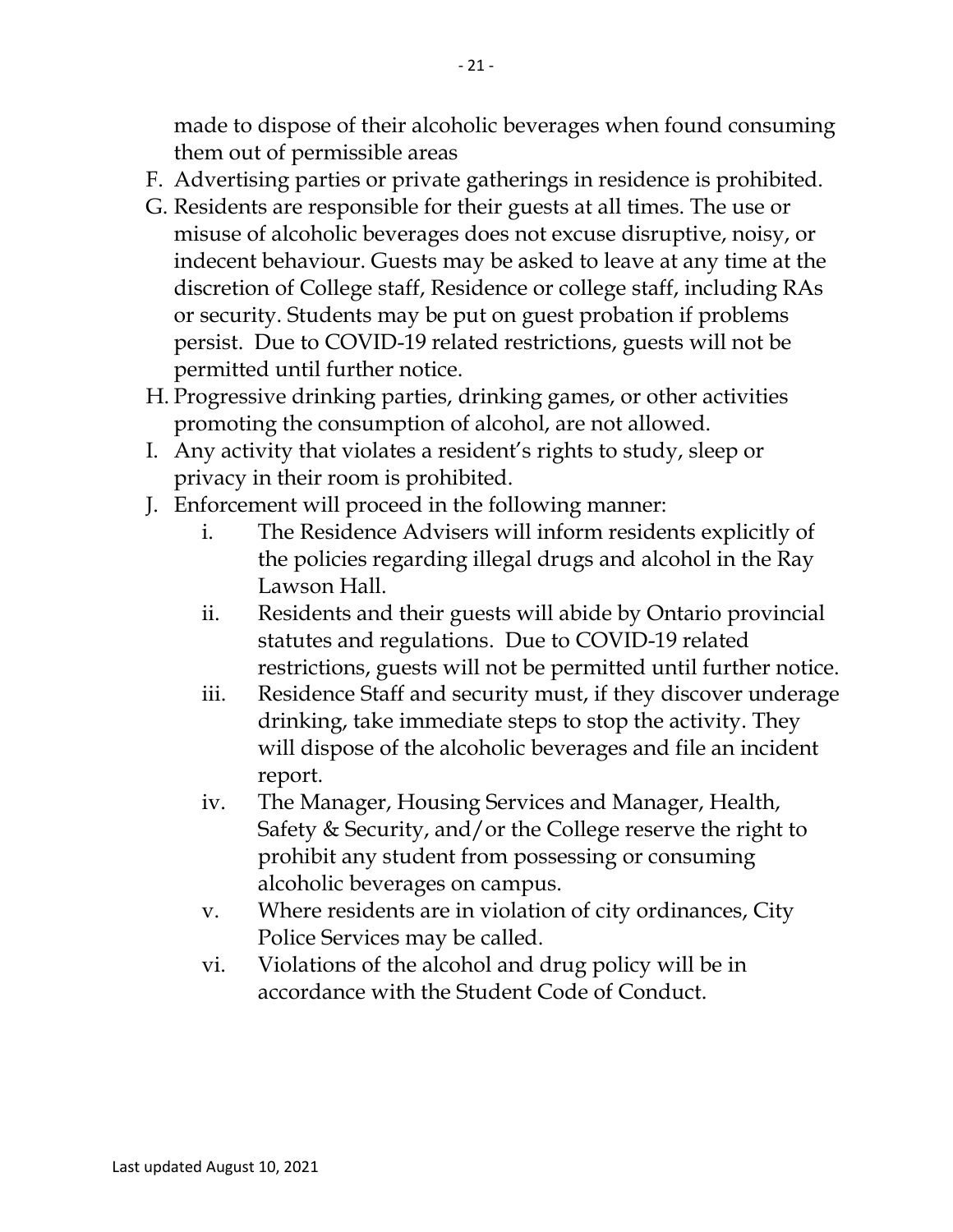## **CANNABIS**

The College prohibits:

- the use, possession, distribution, offering or sale of illicit drugs and other mood altering substances (including cannabis) in all areas of its residences (including in residence rooms); and
- the use, possession, distribution, offering or sale of drug paraphernalia in all areas of its residences (including in residence rooms). Residents who require access to cannabis (or any other drug or substance prohibited by this statement) for medical purposes must comply with the above rules unless they have been granted an exemption from the College based on a demonstrated medical need. Residents who wish to seek an exemption shall inform the Manager, Housing Services.

Breach of this statement may be subject to discipline.

## **DRUGS**

Sault College has a zero tolerance for the unlawful manufacture, distribution, dispensing, possession and/or use of illegal drugs or substances by all members of the College community. The use of illegal drugs or substances is prohibited on Sault College property, on property controlled by Sault College, or at a Sault College sponsored event/ function. Illegal substance paraphernalia is prohibited in residence.

## **CONTRABAND ITEMS**

Contraband items are not permitted and if found in residence will be confiscated and discarded. Some contraband items include but are not limited to:

- beer bottles & kegs
- wireless internet routers
- personal furniture
- hot plates
- drinking games & funnels
- drug paraphernalia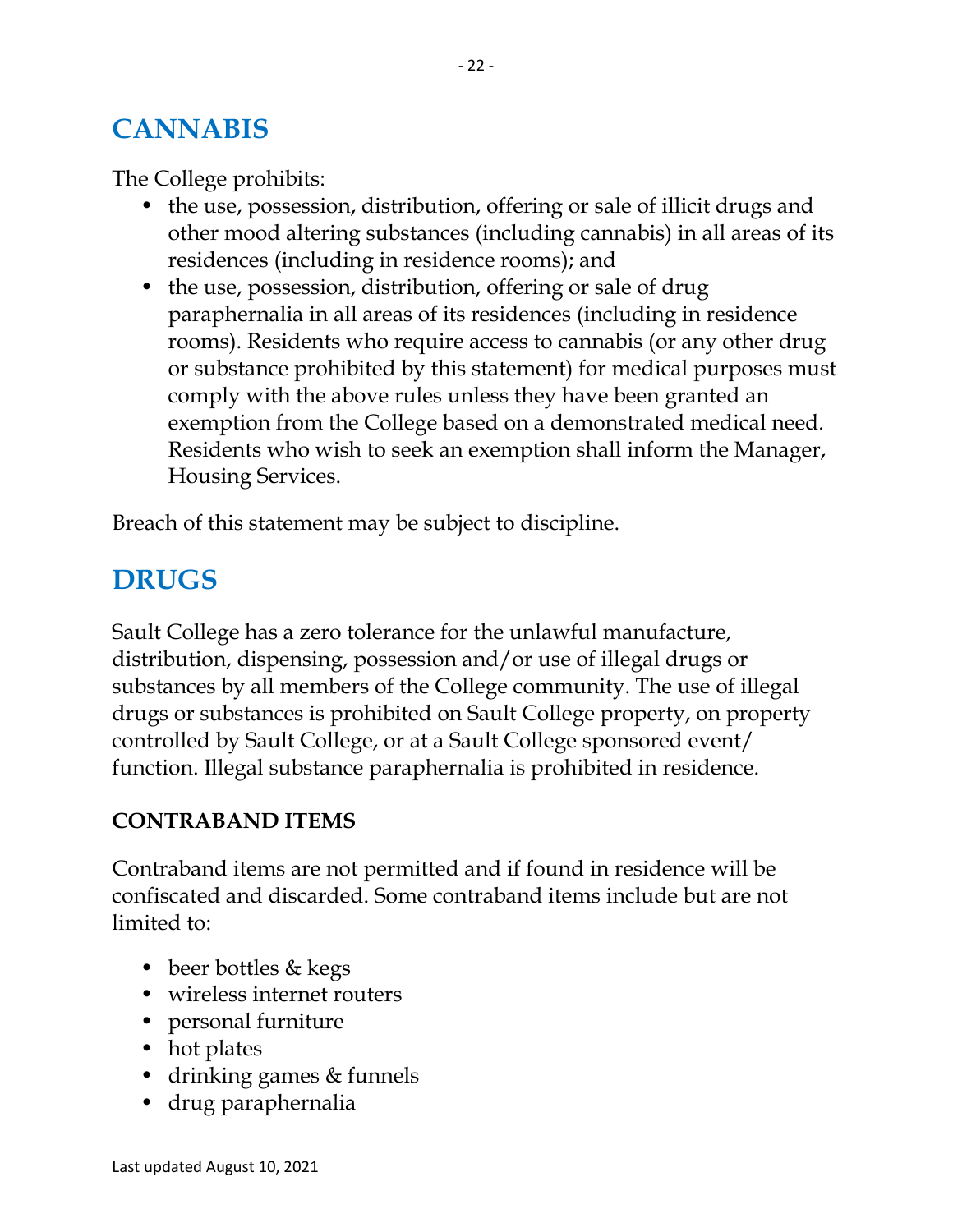## **SEXUAL ASSAULT POLICY**

At Sault College and Ray Lawson Hall, we aim to ensure that all individuals feel safe, comfortable and aware on campus.

Sexual violence is a reality on campuses across Canada, at Sault College we are working to ensure our campus community feels safe, comfortable and educated on the topic of sexual violence. All members of the Sault College community have a right to work and study in an environment that is free from any form of sexual violence. This Policy and its related Protocol sets out the way in which we address sexual violence and ensures that those affected by sexual violence are appropriately accommodated and ensures that the College has a process to respond to complaints that protects the rights of individuals and holds individual members of the College community who have committed an act of sexual violence accountable.

Residents must abide by the Sault College Policy on Sexual Assault/Sexual Violence and should refer to this policy for further details.

Any individual who has experienced or been affected by sexual violence have the following supports available to them:

Sexual Assault Care Centre/Partner Assault Clinic - 705-759-5143

Hours are Monday-Friday 8:30am-4:30pm for counselling for sexual assault or abuse The Sault Area Hospital Emergency Department (705-759-3434) is the primary number to call in an emergency or after hours (ask to see the Sexual Assault/Partner Assault Nurse on call)

## **DEPARTMENT TYPE OF SUPPORT PHONE LOCATION**

**DEPARTMENT** Residence **SUPPORT** Reporting **PHONE** 705-759-2554 ext. 2674 **LOCATION** Ray Lawson Hall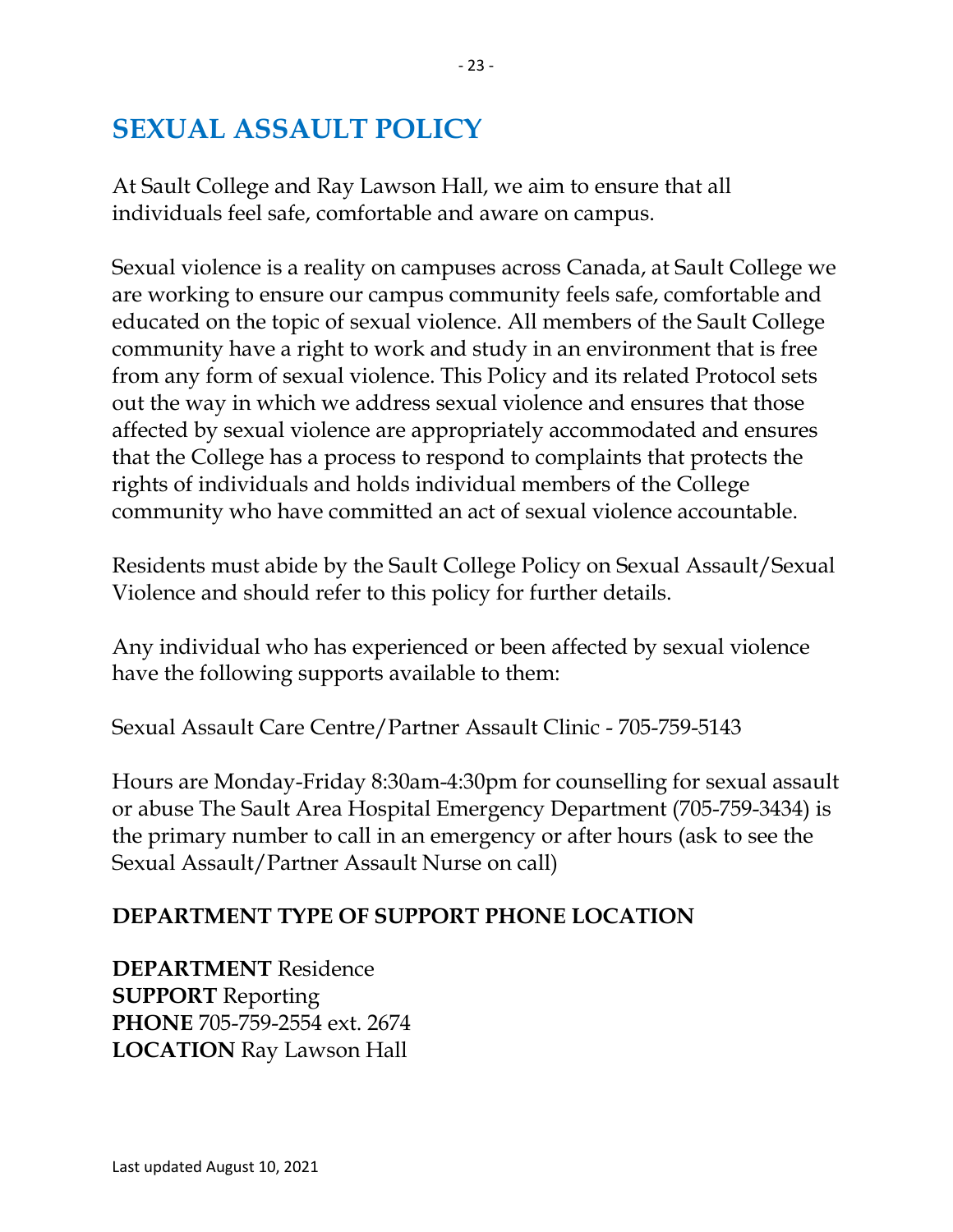**DEPARTMENT** Security **SUPPORT** Reporting **PHONE** 705-759-2554 ext. 2712 **LOCATION** Essar Hall Lobby

**DEPARTMENT** Health Counselling & Accessibility Centre **SUPPORT** Student Reporting, Investigations, Health & Counselling **Services PHONE** 705-759-2554 ext. 2720 **LOCATION** Health Centre (A0170)

## **I.M.WELL**

Call for 24/7 access to live counsellors 1-877-234-5327. They're there to help. App is available for Android and iOS Your App connects you to campus and community resources and live counselling for personal, academic and social needs such as:

- Stress
- Depression
- Legal issues
- Life coaching
- Legal
- Relationship
- Financial
- Addiction
- Nutrition
- Health translation and more.



If you or a loved one are experiencing a Crisis situation, dial 911 or campus security at 705-759-2554, ext. 2712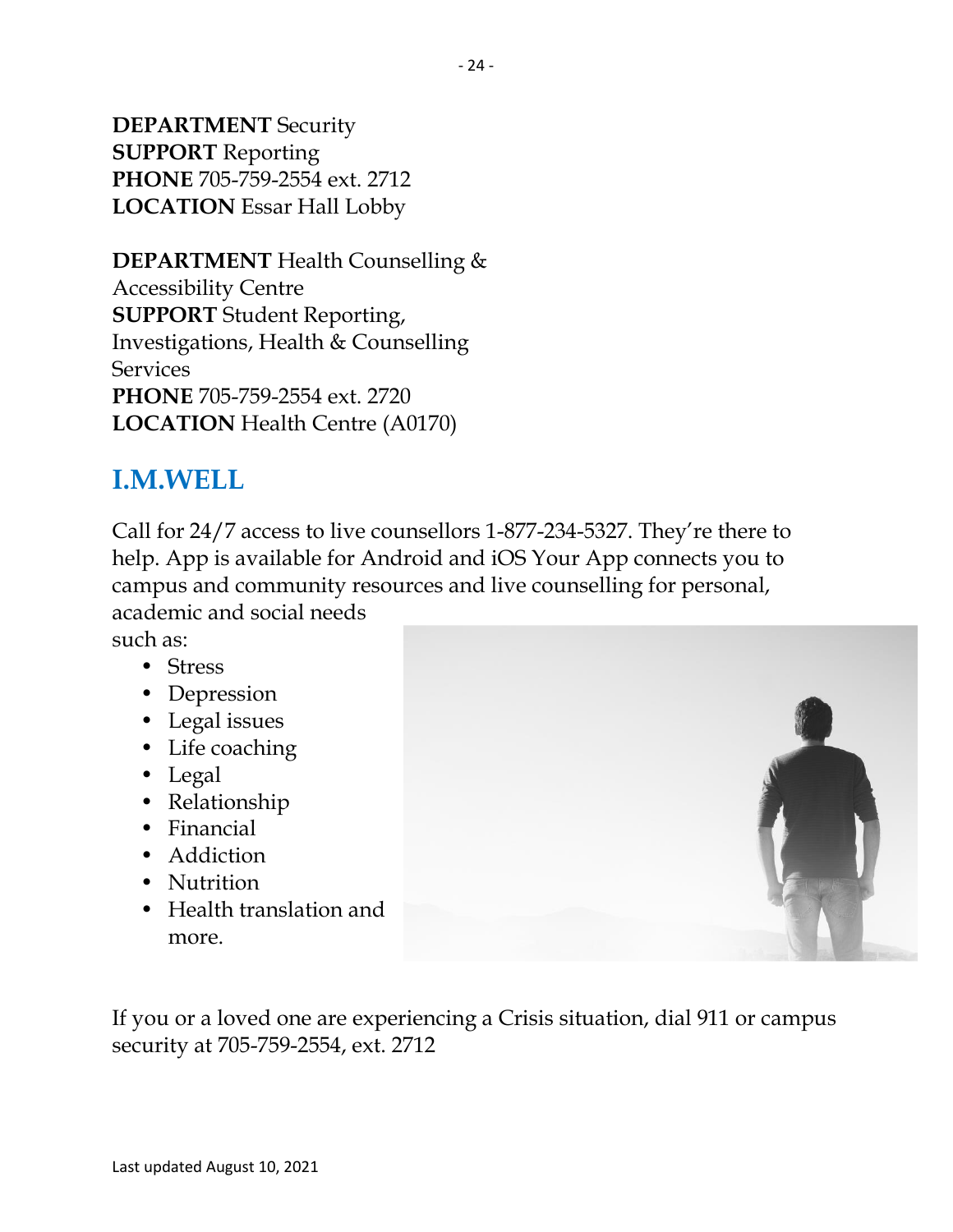## **CLEANLINESS STANDARDS**

Students are expected to keep their bedroom, shared living areas and the exterior of their room/suite doors clean and adhere to the rules of proper removal of garbage and/or recycling. Throwing or leaving garbage anywhere other than in an appropriate container is prohibited. Residents using the kitchens must clean up and disinfect before and after every use.

## **DAMAGES**

Damage lists detailing unassigned damage in common areas are posted as required by the Residence Office.

Any damages that have occurred in the building are recorded on this list, as well as the cost to residents.

Students should review the damage assessments. If after three (3) business days the individual(s) responsible do not come forward, charges will be assessed jointly between roommates, suite mates, floor residents, or all residents depending upon the location of the damage. Residents are responsible for any damages incurred by their guests. Residents must not attempt to repair any damage in their room or suite. Students may have deductions from their Damage Deposit for doing home repairs that do not meet residence standards. If the total charge exceeds \$50 per person, the student(s) must pay the total amount assigned. It may not be deducted from the Damage Deposit. The College arranges for all repairs and replacement of missing items, and fees assessed to students are based on the actual costs of the repairs or replacements. A list of estimated repair costs is provided on the back of the Inventory Sheet. Please report any repairs or damages to the Residence Office.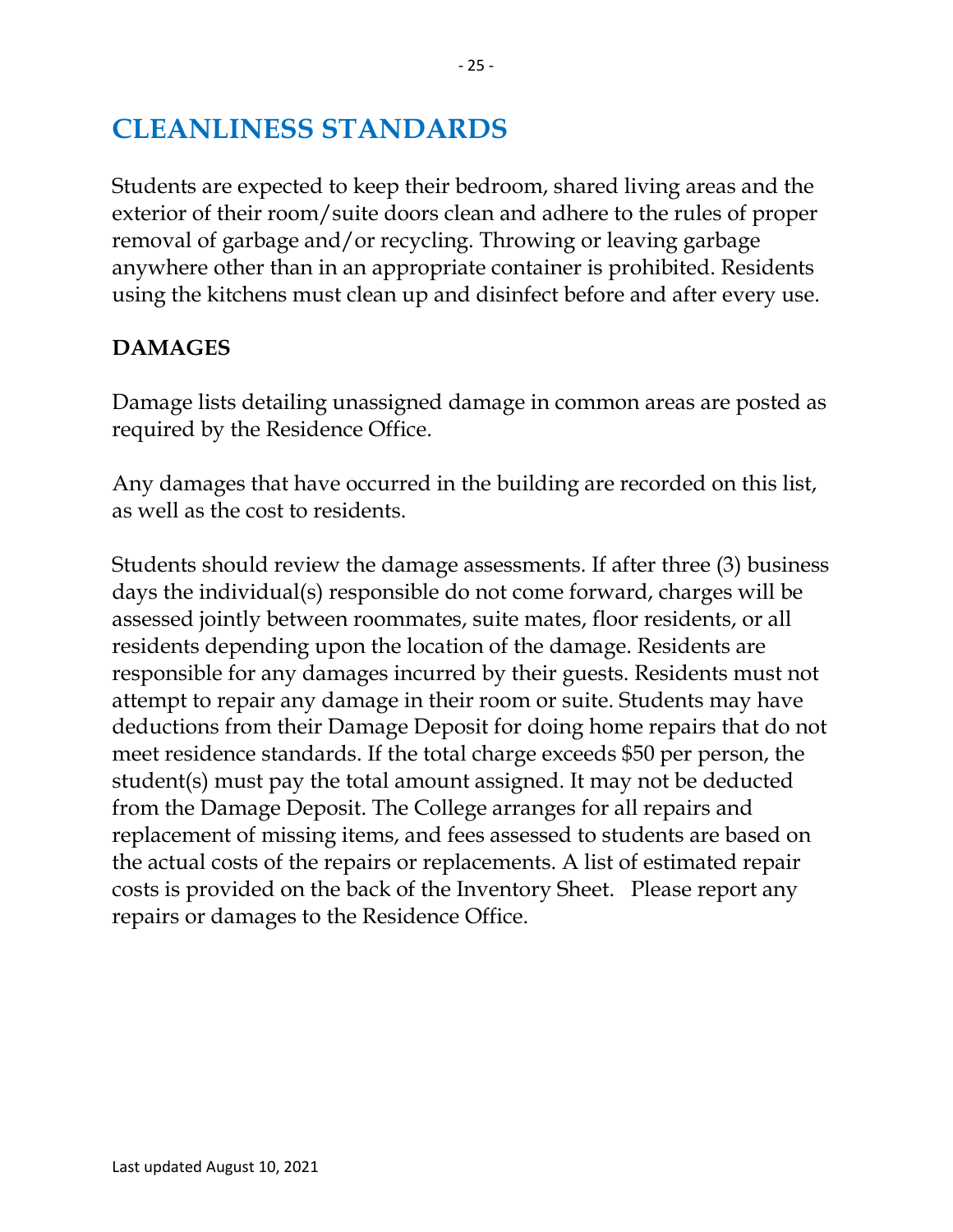## **DECORATING**

Residence rooms cannot be altered with paint of any kind, markers, crayons, etc. Students cannot drill holes into the walls to hang decorations. We recommend "3M" or a similar product. Use of heavy tape, such as duct tape, is not allowed. Any form of decorating which is hung in suites, bathrooms, suite or bedroom doors, or on any interior area of a room that can be seen from an open door must not display any form of pornography, sexually offensive pictures, or any other inappropriate material.

## **DISRUPTION**

Disruption may be any interference with another's ability to study, sleep or live peacefully, or interfere with Residence business. This includes, but is not limited to, excessive noise, hygiene or cleanliness issues, creating considerable disorder, blocking exit routes, and causing dangerous situations.

## **DOORS – TAMPERING WITH**

In order to monitor who enters the residence and ensure the safety of the residents, it is strictly prohibited to prop open main access doors to the residence.

Fire doors are installed in hallways, stairwells and suites. Fire doors will stop the spread of fire if it were to occur. However, this can only be achieved if the door is closed properly. For this reason, it is prohibited to tamper with fire doors in any way, such as propping them open, or taping the striker down. Suite doors found to be tampered with may result in a fine for each occupant of the suite.

## **FAILURE TO RESPOND TO REASONABLE DIRECTIVES**

All residents and guests must adhere to reasonable directives given by a Residence Staff member. All residence staff are employed to assist in the provision of a safe, secure and comfortable living environment. As such,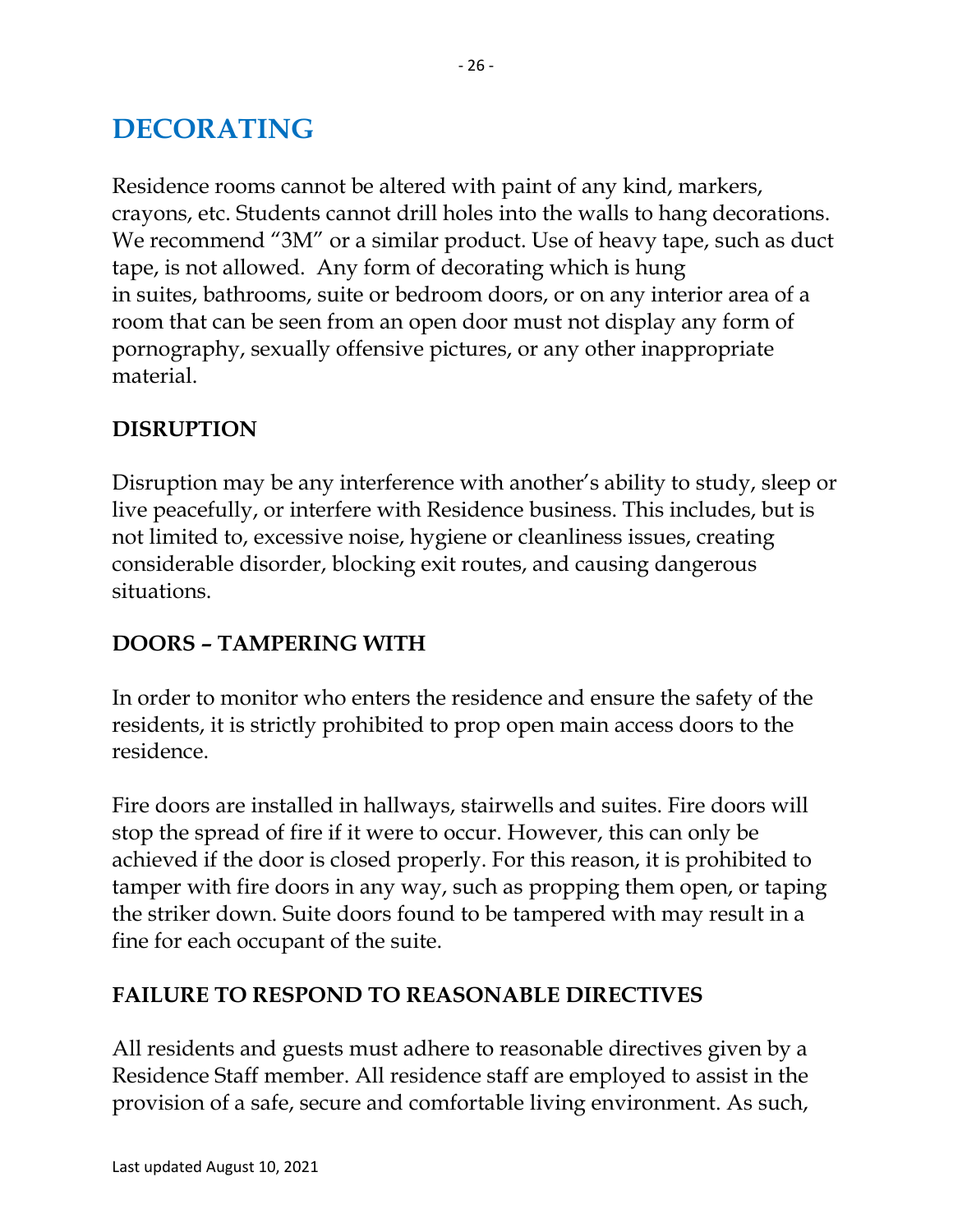the staff works with all residents to enforce policies and educate residents in the process.

## **FIRE SAFETY / SMUDGING**

Burning substances of any kind is prohibited in residence. Students wishing to burn a substance for religious or cultural purposes are asked to complete the Cultural & Religious Burning Planning Form, located in the Residence Office, for respectful community practice planning purposes. Wherever possible, students will be required to perform the ceremony outside of the residence. Any student found burning anything in residence including, but not limited to, incense, cigarettes, candles, etc. will be fined \$50 and may be given mandatory educational sanctions. Halogen lamps and combustible fuels are prohibited in residence. Tampering with fire safety equipment is a serious offence and endangers the lives of others. Students found to have tampered with any fire safety equipment may face sanctions including a \$500 fine and/or eviction from

Residence.

## **FURNITURE**

Students are responsible for the furniture provided in their room, as well as the furniture provided in their suite, if applicable. Furniture may be not moved from common areas or used contrary to its intended purpose without permission of the Residence Manager.

## **GAMBLING**

Illegal gambling is prohibited on campus.

## **GARBAGE REMOVAL**

Building cleanliness is the responsibility of all residents. All garbage is to be placed by residents in the dumpster between Ray Lawson Hall and the Residence Parking lot. Garbage cannot be left in the halls, suites, common areas or stairwells.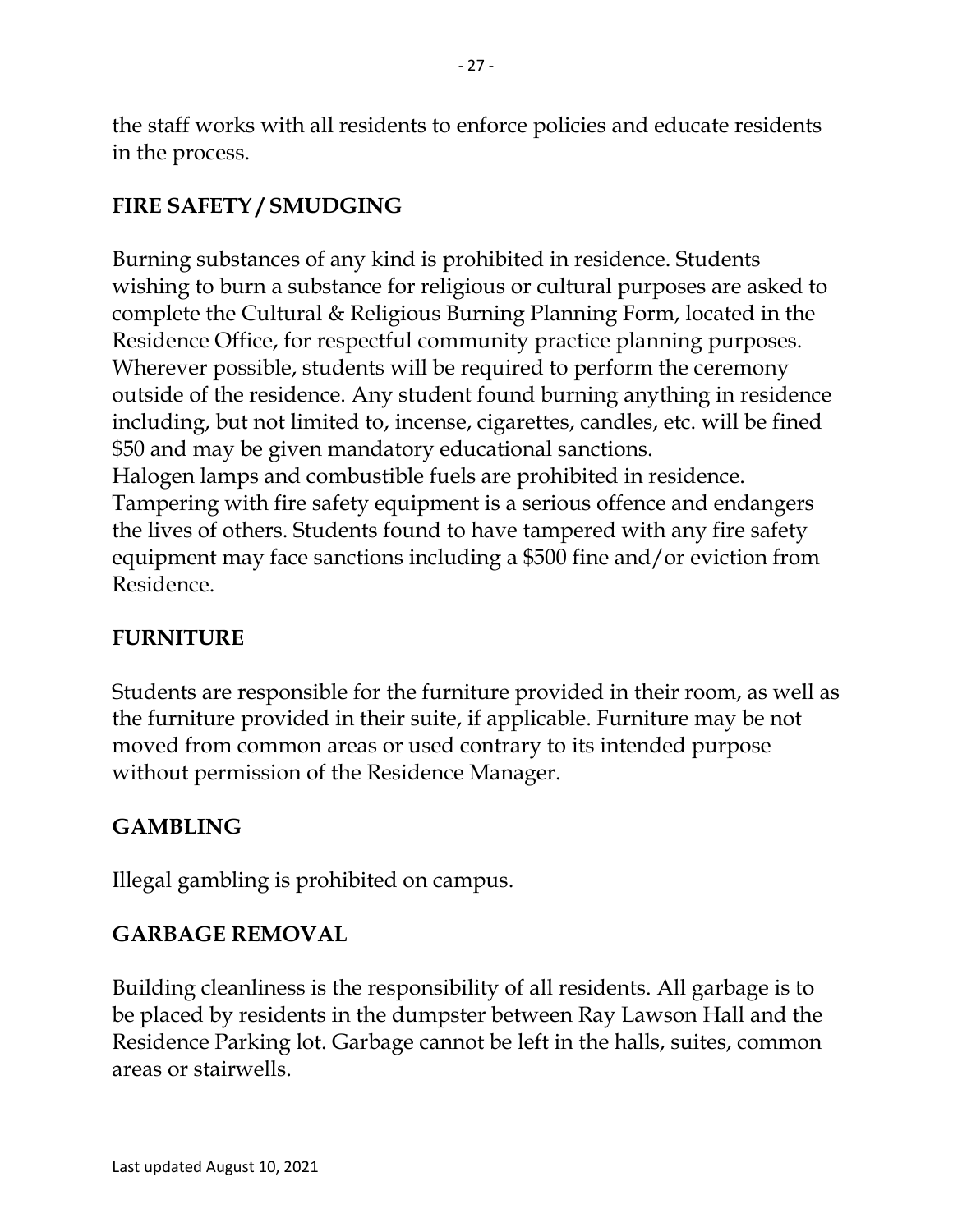## **GUEST POLICY**

A guest is any non-resident or non-staff member. A guest is someone that a resident invites, accepts or admits into the residence, whether or not the resident has previously met that person.

Guests are restricted in Ray Lawson Hall at this time.

All guests will be escorted off the premises and risk trespass charges.

## **HARASSMENT/ DISCRIMINATION**

Harassment includes but is not limited to: conduct which is unwelcome or thought to be unwelcome; and words or actions that cause humiliation, offense or embarrassment to a person. This may include bullying or malicious gossip. Residents must abide by the Sault College Policy on Discrimination/Harassment and should refer to this policy for further details.

## **INDOOR RECREATION**

Indoor recreation can cause damages; therefore there will be no rollerblading, skateboarding, water fights, hockey, golf, ball throwing, tennis, etc. anywhere inside the building. Weight benches, punching bags and table-sized games such as foosball and air hockey are not permitted. Small free weights are allowed. Dartboards are not allowed in residence.

Residents are encouraged to sign up for intramural sports and use the outdoor facilities.

Practical jokes resulting in damage, injury, or additional cleaning are prohibited.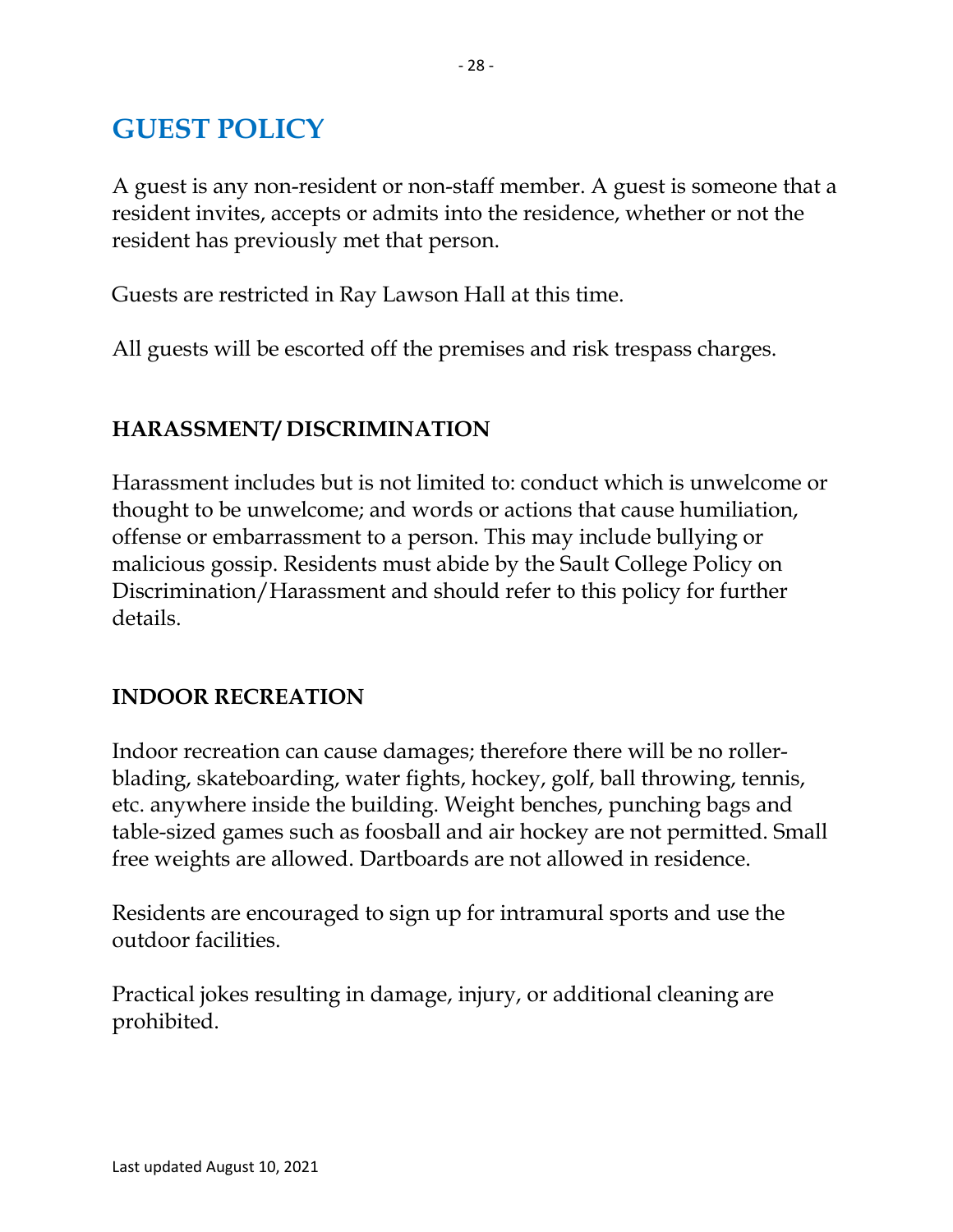## **MODIFYING PHYSICAL STRUCTURE**

Tampering with or modifying the physical structures of the residence is prohibited. This may include, but is not limited to, using nails or screws in the wall or ceiling, altering door closure devices, or running wires, phone lines, cables, or electrical power between rooms.

## **NOISE POLICY**

Excessive noise is any sound (stereo, television, voices, etc.) that disturbs, or has the potential to disturb other residents and/or neighbours of the College community, at any time of day or night. This level is determined by Ray Lawson Hall residents and staff. In an effort to maintain acceptable noise levels, large stereo systems are prohibited and base levels must be reasonable.

Residents that regularly play music in excess may be required to forfeit use of their audio system within the building. All residents are expected to be courteous towards other member of the surrounding community at all times.

Noise levels at any time should not detract from any resident's ability to pursue academic endeavours or to enjoy their living environment. An individual's right to reasonable quiet supersedes another's right to make noise. When a student is concerned about the noise level, it is their responsibility to:

- Contact the person(s) involved and ask them to lower the noise level.
- If a second request does not produce satisfactory results, advise a Residence Advisor, Residence Office staff, or Security Officer on duty. If the problem continues on a regular basis, the student must notify the Residence Coordinator and/or Residence Manager. Quiet Hours have been established to provide students a suitable environment in which to study and to obtain adequate sleep. During these hours, residents and guests are expected to keep all noise to a bare minimum, keep suite and room doors closed, and implement any other techniques that will assist in keeping noise down.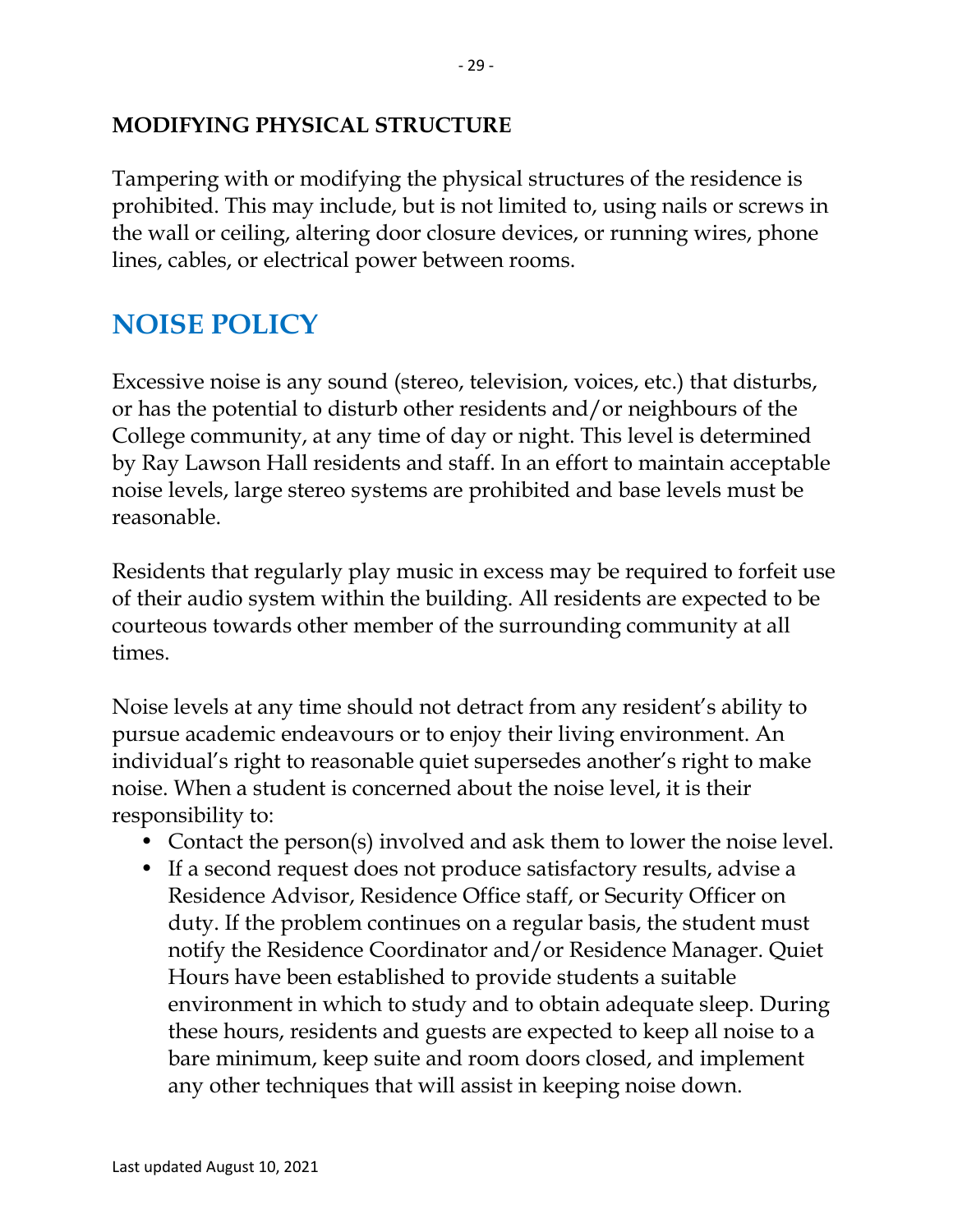## **QUIET HOURS**

Quiet hours for Ray Lawson Hall are as follows:

- Sunday to Thursday 11:00pm to 8:00am
- Friday and Saturday 1:00am to 8:00am

There will be 22 hour quiet hours in effect two weeks prior to the end of each semester. During this period, a two hour grace period will be allowed where a reasonable level of noise is permitted. During quiet hours overnight guests are not permitted.

22 Hour Quiet Hours are: Daily 8:00pm to 6:00pm

Grace period: Daily 6:00pm to 8:00pm

#### **PETS**

Students are NOT PERMITTED to bring or keep pets in the residence. Students may have plants and non-dangerous fish in aquariums (no larger than 10 gallons). The Residence Office retains absolute discretion to decide what constitutes a permitted pet.

## **POSTING**

Postings that do not originate from the Residence Office or Residence Life Staff are required to be approved by the Residence Manager prior to posting.

#### **RESTRICTED ACCESS**

The roof, maintenance areas, bike storage, boiler rooms and caretaker rooms are off-limits to students.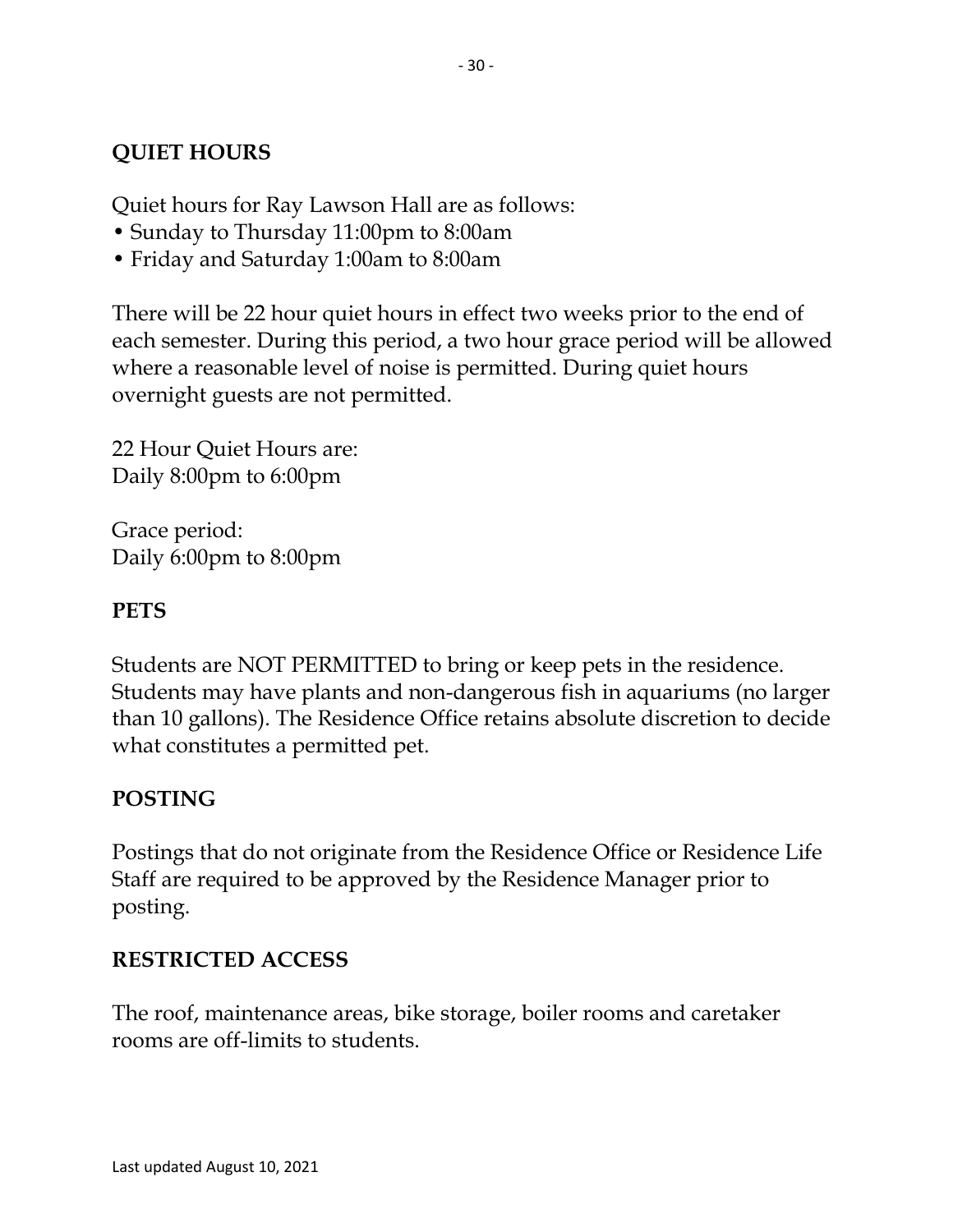Students must not attempt to gain access to, or exit Ray Lawson Hall or individual rooms through unauthorized routes, including windows. Students may not enter vacant rooms or access the furnishings within.

## **SMOKING**

In accordance with College policy, smoking is not permitted anywhere in the Residence building (this includes bedrooms, suites, kitchens, hallways, laundry rooms and study rooms). This includes burning candles, incense, etc. There are no designated smoking areas on campus. Smoking on campus is prohibited. Any student found smoking in a prohibited area will be subject to a \$50.00 fine.

## **ELECTRONIC SMOKING DEVICES**

E-Cigarettes/Vaping must abide by the smoking policy. If you are found using an e-cigarette or vaping in Ray Lawson Hall and/or College property the device will be confiscated, will be fined \$50 and may be given mandatory educational sanctions. The device will not be returned.

## **SOLICITATION**

No advertising, selling or commercial solicitation is permitted in the residence facilities without the prior approval of the Manager, Housing Services.

## **THROWING MATERIAL**

Students cannot throw, hang, drop, or pour anything from the windows or stairwells, nor throw anything at the building. Should such behaviour result in injury or bodily harm to any person, the College will bear no responsibility. Residents are also not permitted to throw snowballs at unwilling participants.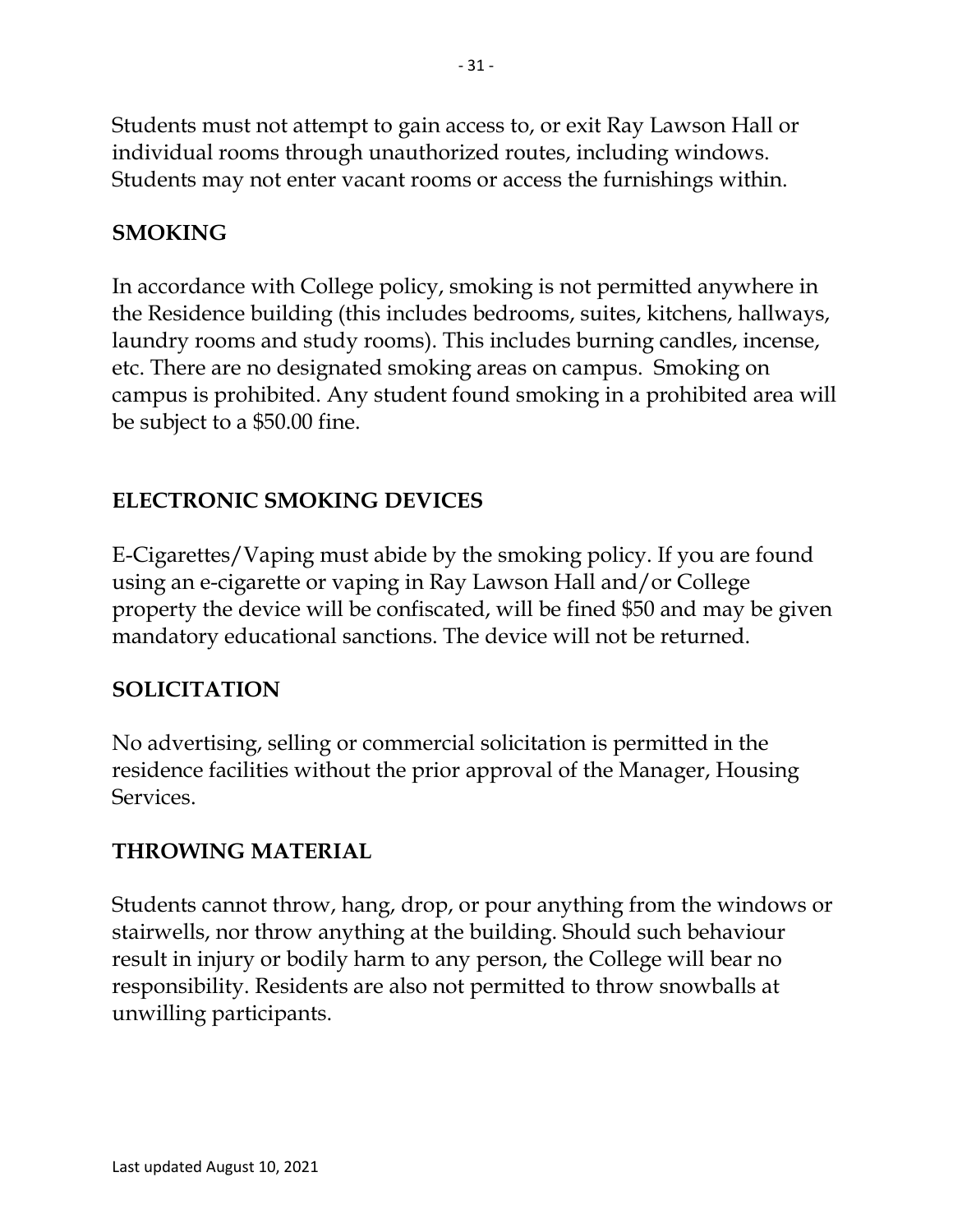#### **VANDALISM**

Vandalism is defined as the wilful or malicious destruction or defacement of public or private property. Any vandalism directed toward another individual or group of individuals may also constitute harassment.

#### **VIOLENCE**

Violence or physical aggression in residence will not be tolerated. These behaviours include, but are not limited to hitting, punching, slapping, kicking, pushing, pulling and fighting. The Sexual Assault and Sexual Violence Policy and Protocol is strictly enforced in Ray Lawson Hall.

#### **WEAPONS / HAZARDOUSMATERIALS**

Students are not allowed to possess or store weapons in Residence or surrounding property at any time. The term "weapon" refers not only to restricted or prohibited weapons defined by legislation, but also to any type of firearm or part thereof, explosive device, ammunition, shot or gun powder, fireworks and firecrackers, chainsaws, paintball guns or highly flammable materials.

Possession/discharge of BB guns, paintball guns, air guns, ammunition, slingshots, knives, lethal weapons in any form (including martial arts equipment), or replica/toy weapons are also prohibited. Students who are assigned potentially dangerous equipment as part of an academic course are permitted to store such materials in their on-campus locker or another location off-campus.

#### **WINDOW SCREENS**

Any tampering or damage to the window screens in the bedrooms or in any of the common rooms will result in a fine of \$100, in addition to any required repairs.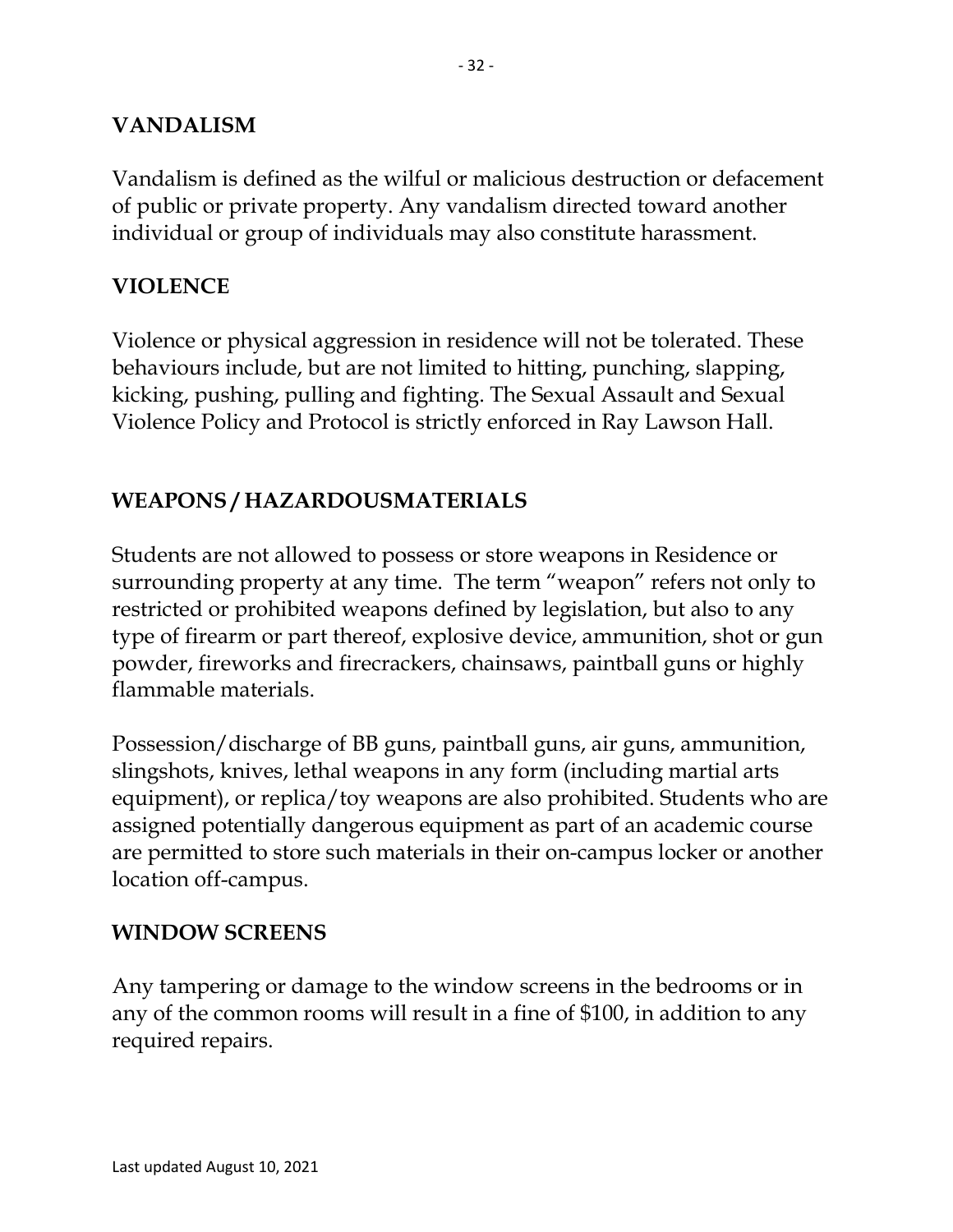## **COVID 19 – GLOBAL PANDEMIC**

Given the global COVID-19 pandemic, you expressly agree to abide by all advice, recommendations and instructions of Ontario public health authorities and all College advice, recommendations and instructions that are intended to address this risk of COVID-19 exposure. You must follow and comply.

Please refer to COVID-19 Residence Response Plan. Masks **are required** in all areas of Ray Lawson Hall.

To keep our community safe, there are a number of sanitizing wall units, and disinfecting wipe stations in various locations in Residence to disinfect any communal areas that you wish. Please use, and report to Staff if any areas are running low. As a reminder, please use sanitizer upon entry in Residence.

## **REPORTING**

Staff and students living in Residence will be required to self-assess and not attend campus buildings other than Residence if their self-assessment indicates immediately report it to Residence Staff by telephone or email. Residence Staff members who have been in contact with a confirmed or suspected COVID-19 case are not to attend work and are to report same to their Supervisor immediately, who must then notify Human Resources.

Students living in Residence who have been in contact with a confirmed or suspected COVID-19 case are not to attend campus buildings other than Residence and report to Residence Staff by telephone or e-mail. In the event the College becomes aware of a potential COVID-19 case on campus and/or in Residence in either the student or staff population, Algoma Public Health will be notified immediately.

**For the safety of our Residence Community, if you experience COVID-19 symptoms, waiting for test results, or have been in direct contact with a person with COVID-19,** you must **IMMEDIATELY** notify Residence Staff by telephone, or email. **DO NOT GO TO THE COLLEGE, (OR ANY FACILITY OF THE COLLEGE).**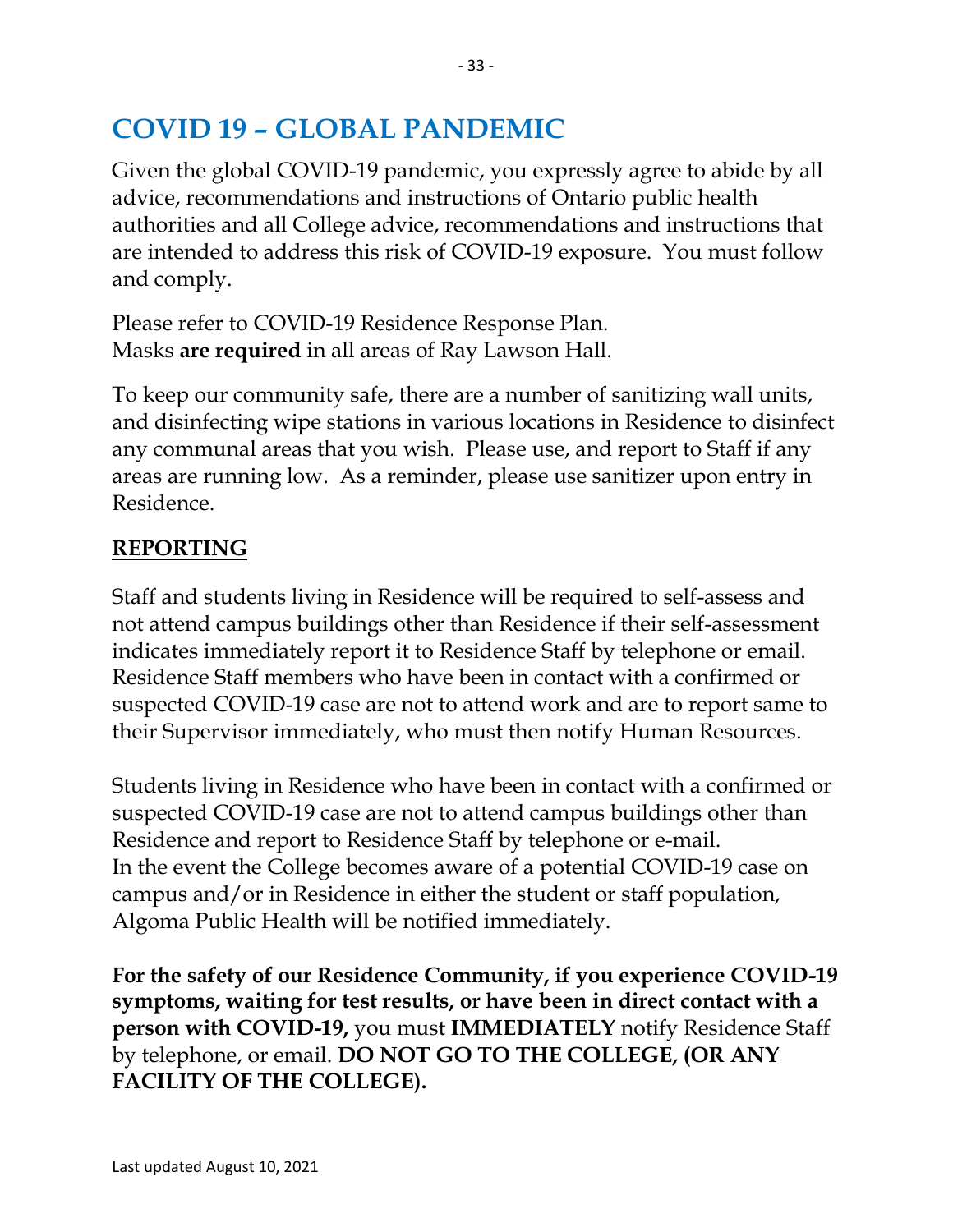We ask that you stay in your room for further direction from Residence staff. Residence staff will notify the Manager, Housing Services or designate, who will inform the Manager Health Safety and Security and copy their Director of the department immediately.

## **Residence Staff Contact Info:**

RA Cell: 705-989-6700 Residence Office: 705-759-2554 ext. 2684

E-mail: **[housing@saultcollege.ca](mailto:housing@saultcollege.ca)** Security – Residence ext. 2685 OR 705-989-6603 Security – College ext. 2712 OR 705-989-4255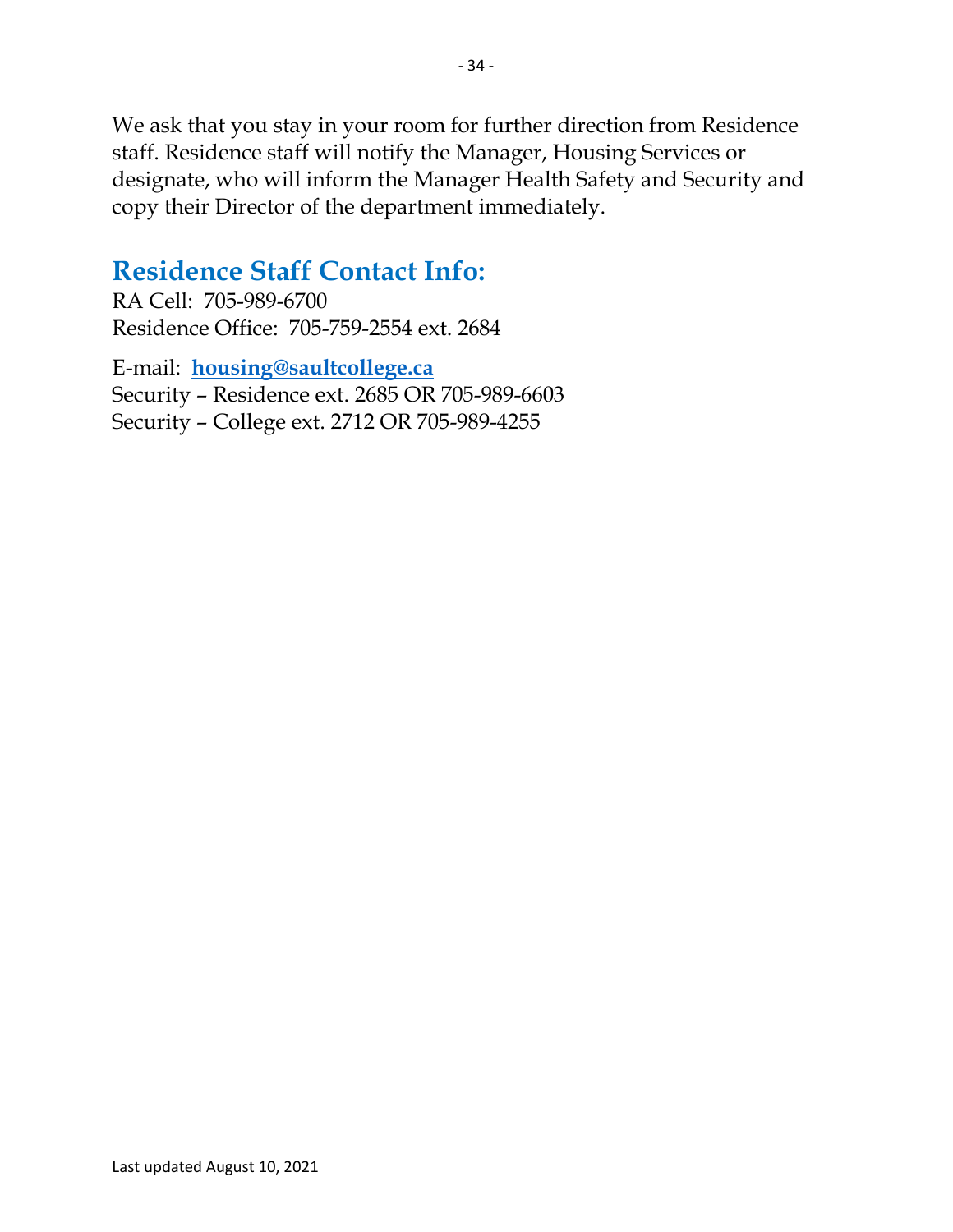## **EMERGENCY PROCEDURES**

## **FIRE SAFETY**

If you discover a fire in residence:

- 1. Remain calm,
- 2. Close the nearest door to the area,
- 3. Activate the nearest fire pull station,
- 4. Leave the building by the nearest exit,
- 5. Report to the fire department or authorities if anyone is suspected of being in the building after evacuation.

Please refer to the Fire Safety Procedures document located in each room on the back of the door.

The Residence building is equipped with fire pull stations, smoke detectors, and heat detectors. Each floor has dry chemical fire extinguishers located in the halls and kitchens. Fire exit doors are equipped with magnetic door locks. These doors will automatically open in the case of a fire alarm.

It is a provincial law that all residents must evacuate during a fire alarm; persons found not evacuating will be prosecuted under the law and/or be disciplined through the Residence or College. Refusing to evacuate the building puts not only your own life at risk but the lives of firefighters who may have to rescue you.

Fire alarms are tested on a regular basis. The time and date of these tests are posted in advance. These tests are short and you need not leave the building. During all other alarms, you must evacuate the building immediately.

Should you decide to cook in residence, please recognize the importance of fire safety. Do not leave cooking unattended. You will be held accountable for cooking-caused fire alarms. We reserve the right to inspect, remove or request the removal of cooking appliances or electrical devices.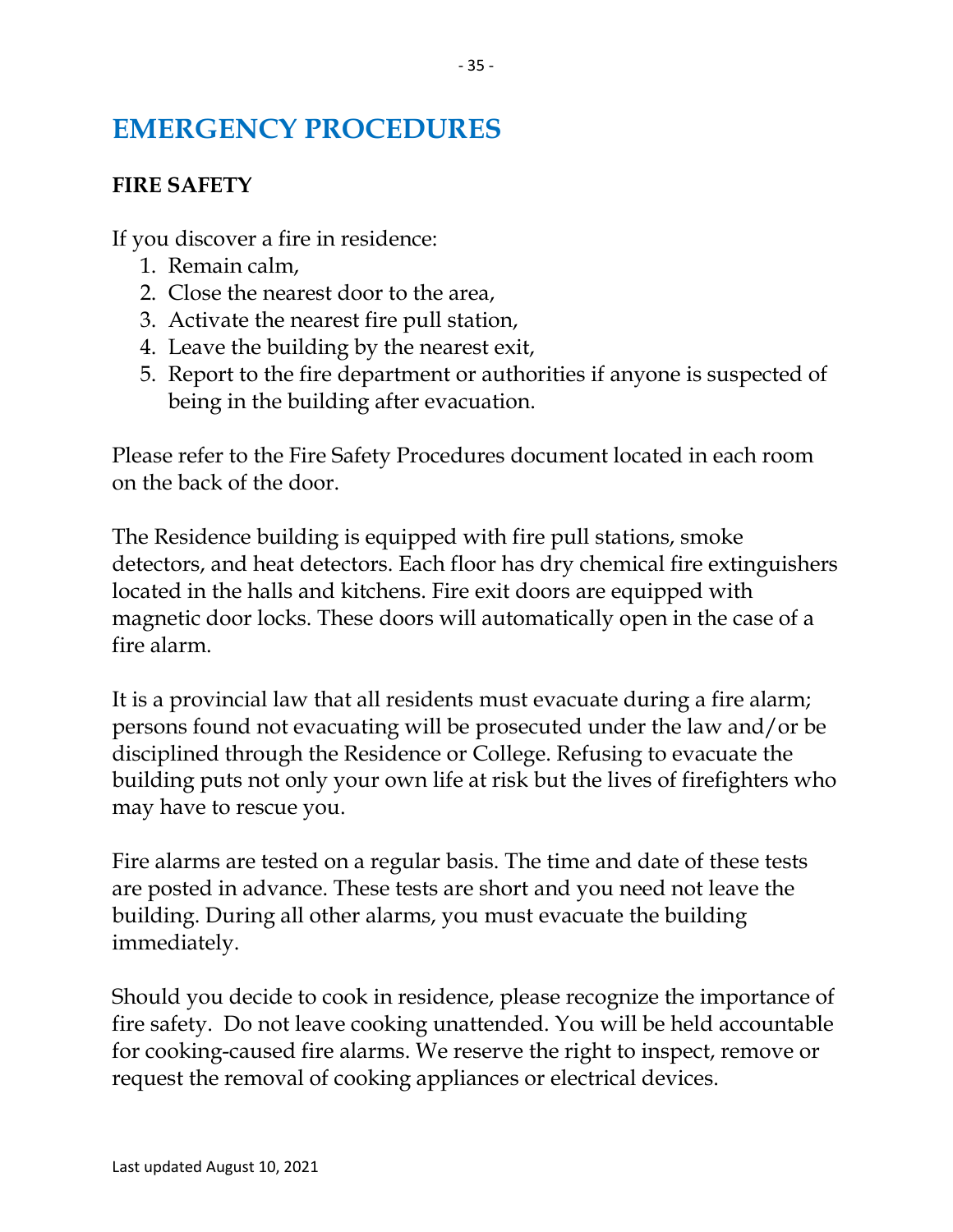## **LOCK DOWN**

In the unlikely event that the Residence must lock down during an emergency, residents should:

- 1. Return quickly to their room or the nearest resident's room. Ensure the
- 1. door is locked;
- 2. Close blinds/windows and stay away from all openings;
- 3. Turn off lights and lay on the floor, under furniture if possible;
- 4. Stay in the room and DO NOT answer the door;
- 5. Turn cell phone to silent and only make calls that are absolutely necessary;
- 6. Wait for Emergency Personnel to evacuate you out of the building.

#### **EVACUATION**

In the event that Ray Lawson Hall must be evacuated for any reason, students will be given information and instructions by Residence or College staff. All students are expected to abide by the instructions given.

## **USING AUTOMATIC DEFIBRILLATORS (AED**)

If you see someone fall to the ground, find the nearest automatic defibrillator that is installed in the hallways throughout the College. Residence AED is located in the main lobby. Follow the simple directions as soon as possible. Time is of the essence. Shout for help and call 911. Stay with the person.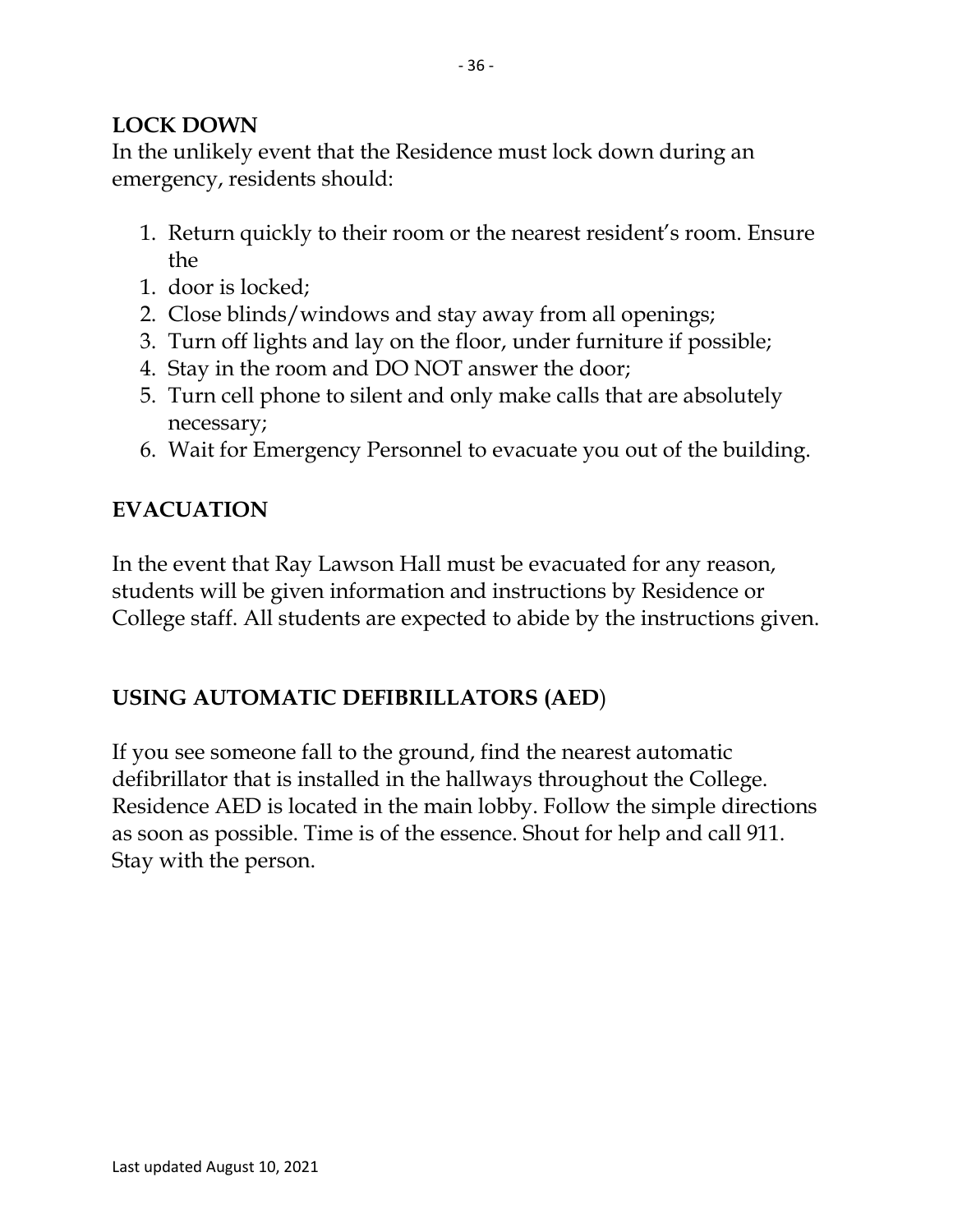## **IMPORTANT NUMBERS ON-CAMPUS CONTACTS**

| Residence Advisor 705-989-6700                           | Accessibility Services ext. 2493                                                         |
|----------------------------------------------------------|------------------------------------------------------------------------------------------|
| <b>Sault College 705-759-2554</b>                        | <b>Student Support</b><br>Centre/Counselling ext. 2703<br>studentsupport@saultcollege.ca |
| Campus Watch 705-542-4185<br>campuswatch@saultcollege.ca | Athletics ext. 2709                                                                      |
| Health Support and<br>First Aid Centre ext. 2720         | Bookstore ext. 2595                                                                      |
| Student Job Centre ext. 2480                             | IT Helpdesk ext. 2504                                                                    |
| Library ext. 2711                                        | SCSU ext. 2767                                                                           |

[housing@saultcollege.ca](mailto:housing@saultcollege.ca)

Residence Office ext. 2684 Residence Coordinator ext. 2598

Residence Manager ext. 2674

Security – Residence ext. 2685 OR 705-989-6603 Security – College ext. 2712 OR 705-989-4255

Emergency – 911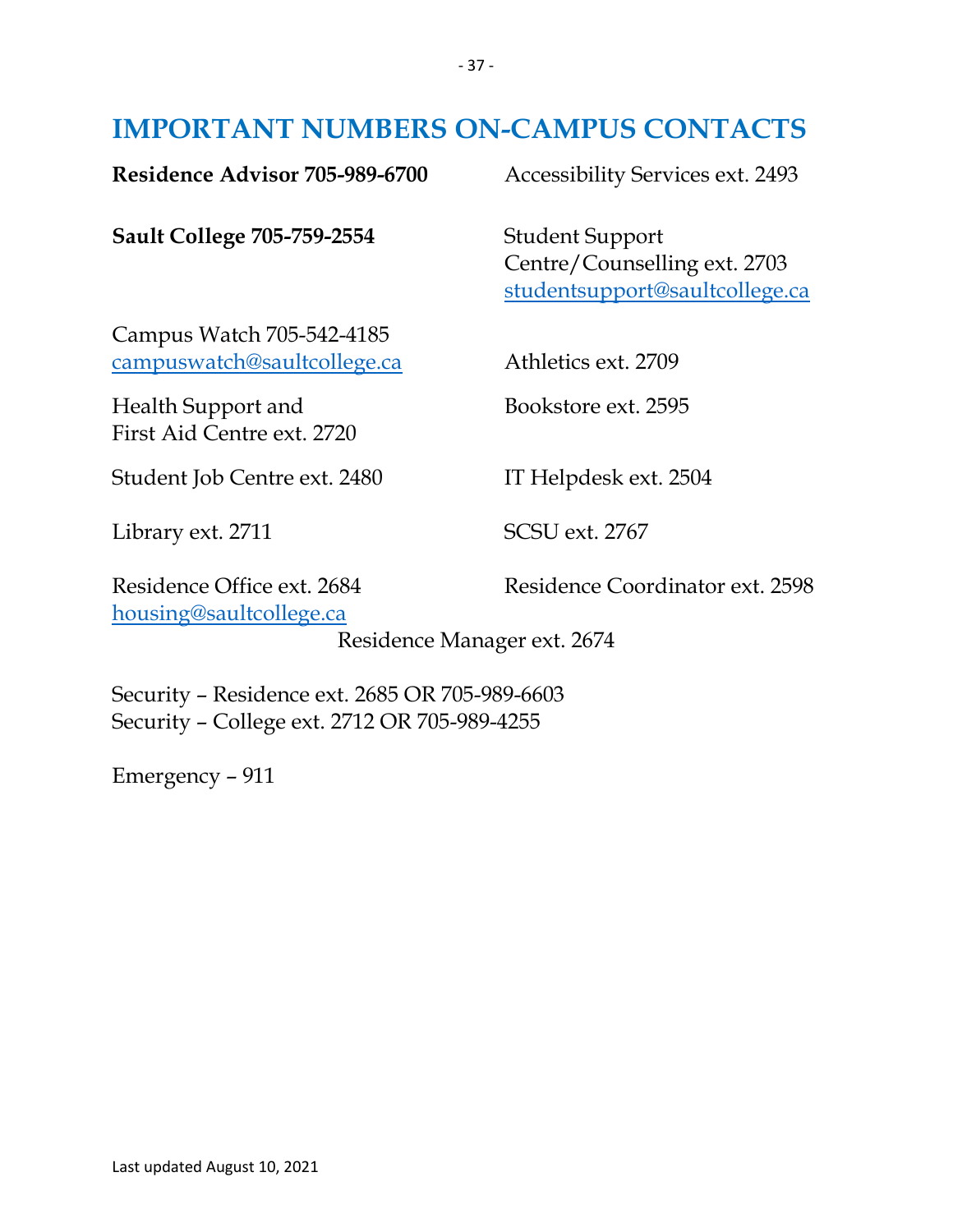## **COMMUNITY CONTACTS**

## **Delivery Services**

## **Health**

## **Transportation**

## **Taxi Services**